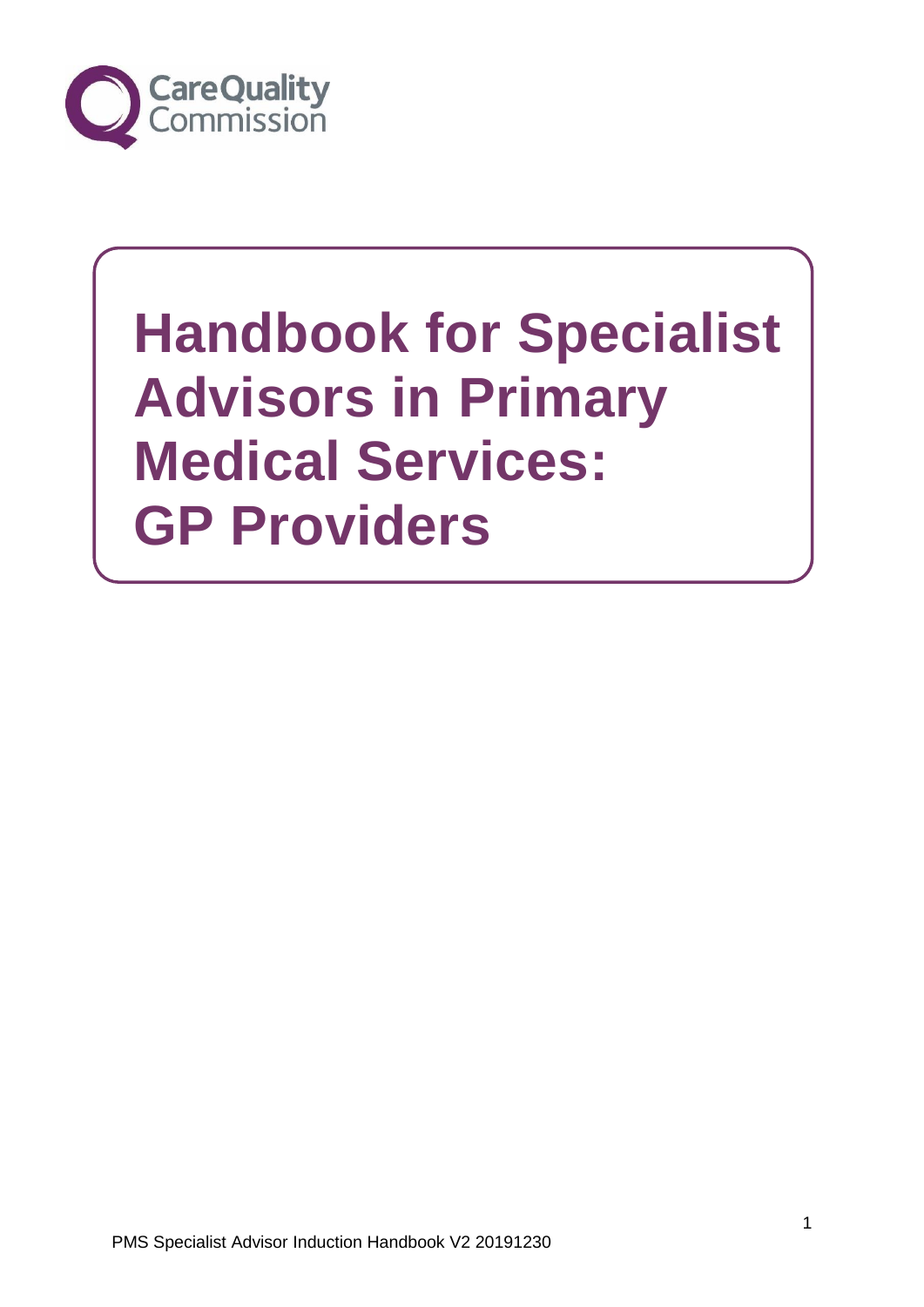# **Contents**

| 3.   |  |  |  |  |
|------|--|--|--|--|
| 4.   |  |  |  |  |
|      |  |  |  |  |
|      |  |  |  |  |
| 5.   |  |  |  |  |
| 6.   |  |  |  |  |
|      |  |  |  |  |
| 8.   |  |  |  |  |
|      |  |  |  |  |
|      |  |  |  |  |
|      |  |  |  |  |
| 9.   |  |  |  |  |
|      |  |  |  |  |
|      |  |  |  |  |
|      |  |  |  |  |
|      |  |  |  |  |
| 10.  |  |  |  |  |
| 10.1 |  |  |  |  |
| 10.2 |  |  |  |  |
| 10.3 |  |  |  |  |
| 10.4 |  |  |  |  |
| 10.5 |  |  |  |  |
| 10.6 |  |  |  |  |
| 10.7 |  |  |  |  |
|      |  |  |  |  |
| 10.9 |  |  |  |  |
|      |  |  |  |  |
|      |  |  |  |  |
|      |  |  |  |  |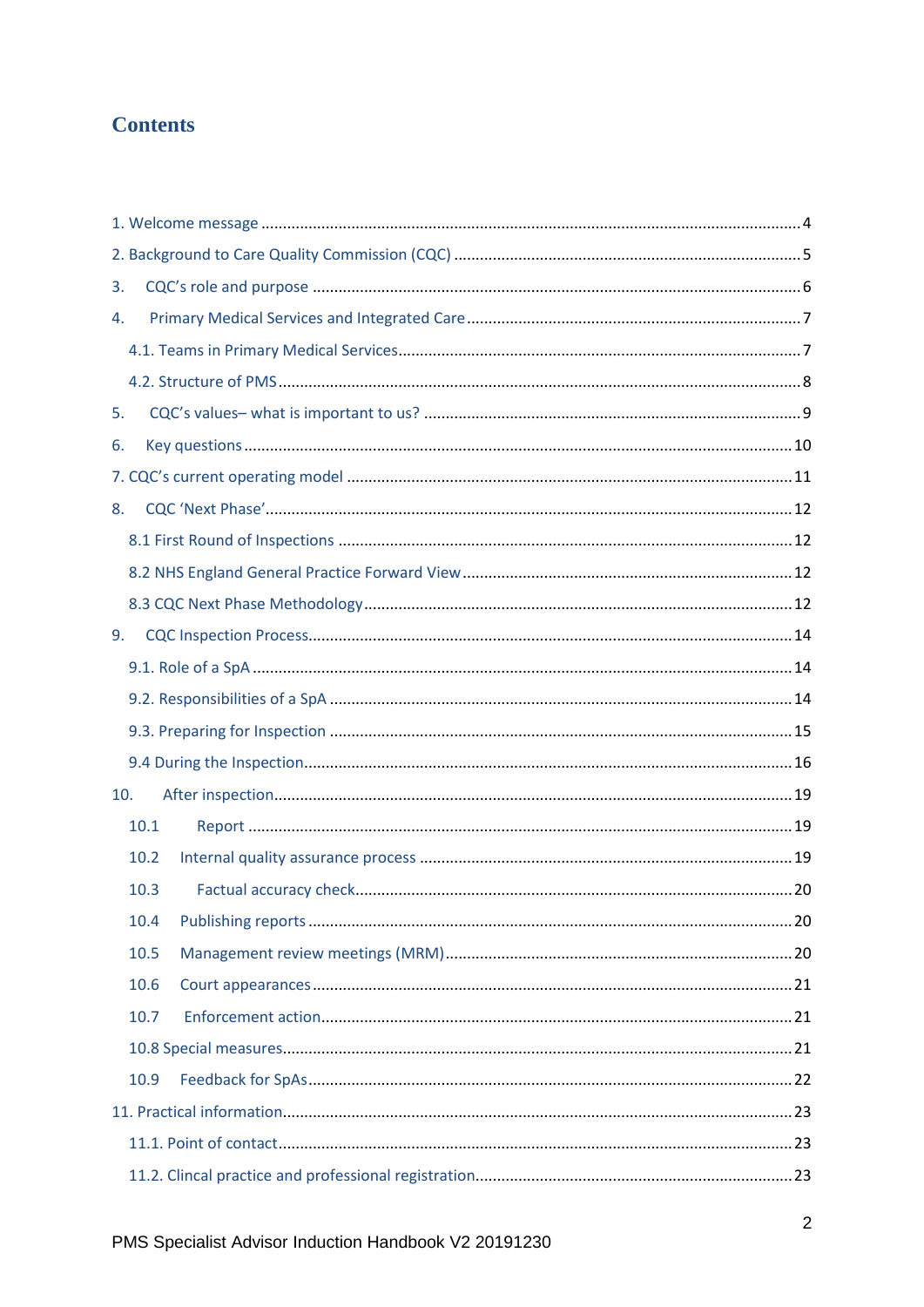| 12.8 |  |
|------|--|
| 12.9 |  |
|      |  |
|      |  |
|      |  |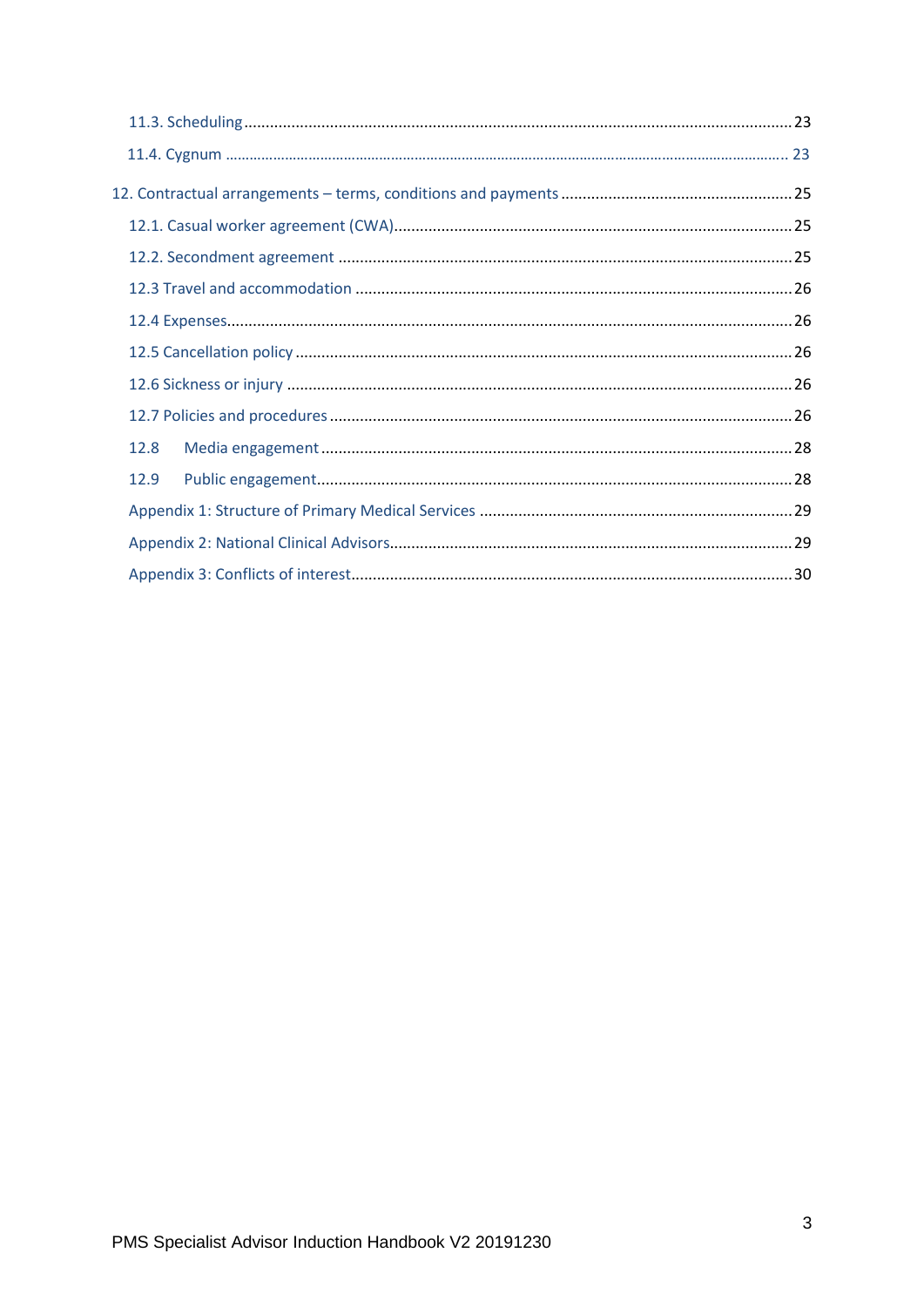## **1. Welcome message**

Dear Colleagues,

I am delighted to welcome you as a specialist advisor for CQC. Congratulations on your appointment! I very much hope that you will find the experience both interesting and rewarding. Specialist advisors have a crucial role in ensuring the credibility of our inspections, working alongside our inspectors. They have a real opportunity to contribute to the improvement of clinical services beyond their normal working environments. The aim of this handbook is to outline the background and functions of CQC and your role within the inspection process.

Our first round of GP inspections showed that the quality of General Practice is England is generally very good, with 95% of inspections rated good or outstanding. We have recently introduced the Annual Regulatory Review – an annual review of both qualitative and quantitative data to enable us to take a more targeted approach to our inspections driven by intelligence. I am keen that we support all practices to embed a culture of continuous improvement so patients using services can get the best possible care. Your role in this will be extremely valuable.

We know Primary Care is rapidly changing and we are working to evolve and adapt our methodology accordingly. Please do not hesitate to get in touch with myself or the PMS team if you have any comments or questions.

Best Wishes

#### **Dr Rosie Benneyworth BM BS BMedSci MRCGP**

Chief Inspector of Primary Medical Services and Integrated Care, Care Quality Commission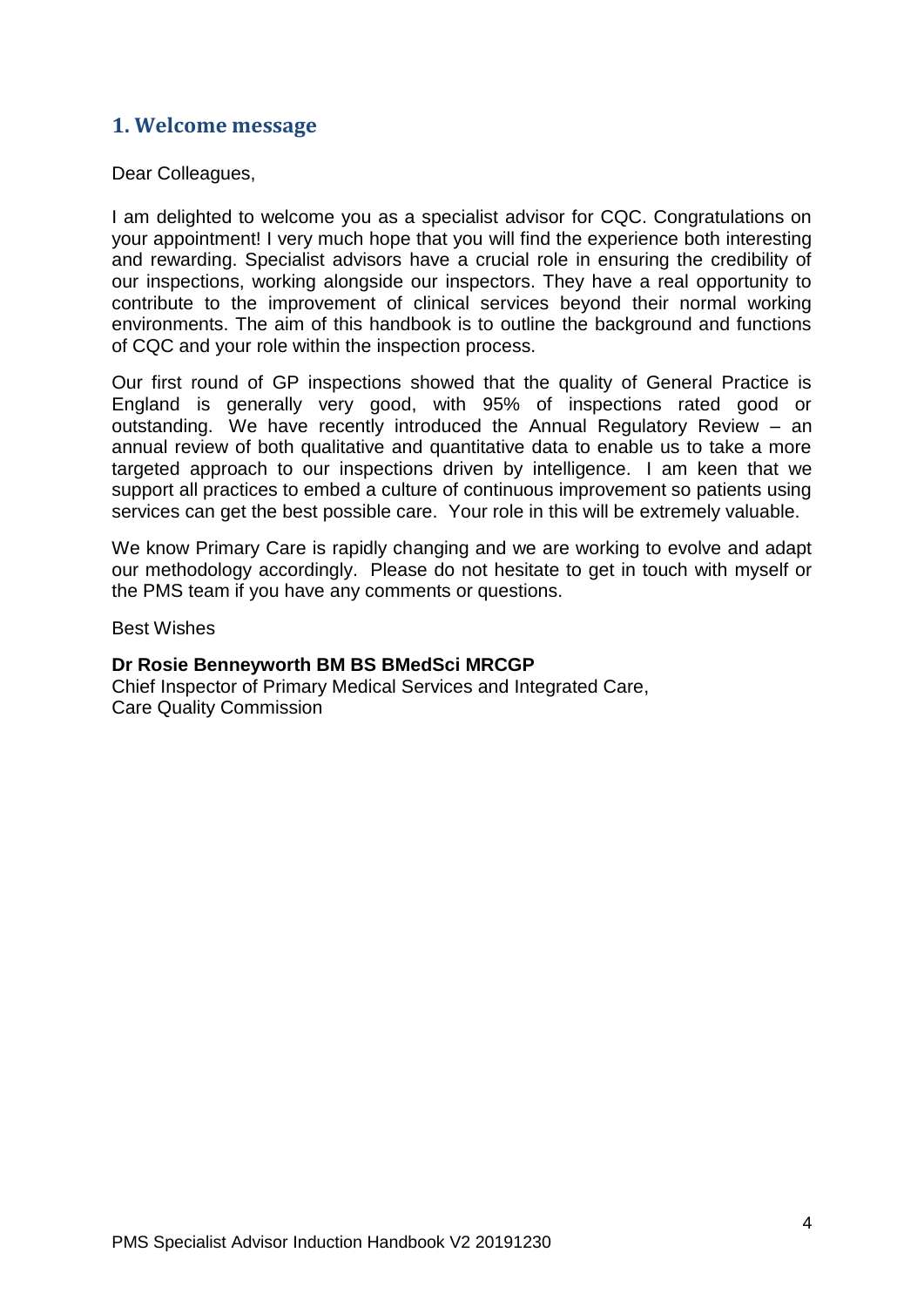# **2. Background to Care Quality Commission (CQC)**

CQC was formed in 2009 under the Health and Social Care Act, 2008; bringing together the previous functions of the Healthcare Commission, the Commission for Social Care Inspection and the Mental Health Act Commission.

When CQC was first established, the task of regulating so many different service types was supported by a generic regulatory model, based mainly on whether services were complying with the law. However, in 2013, following the Francis Report on Mid Staffordshire and the Keogh Review of the 14 trusts with the highest mortality rates, concerns were raised that there were inherent problems in the system, which were not being uncovered. Therefore, CQC responded by developing a strategy to 'raise standards and put people first.' This involved a complete transformation of our ways of working and moved to our new approach, with three different inspection directorates:

- **Hospitals**
- **Primary Medical Services (PMS) and Integrated Care**, and
- **Adult Social Care (ASC)**

In addition to the inspection directorates, the **Strategy and Intelligence** directorate works to enable CQC to deliver its purpose, and the **Customer and Corporate Services** directorate works to provide consistently high standards of support.

CQC has now developed sector-specific approaches to inspection with specialist inspection teams operating under each of our directorates.

Within the hospitals directorate, the first round of comprehensive inspections for all NHS trusts and independent mental health providers was completed in July, 2016. Going forward to the 'next phase' of inspections there is going to be considerable change in the regulatory model; however the role, purpose and values of CQC will remain constant.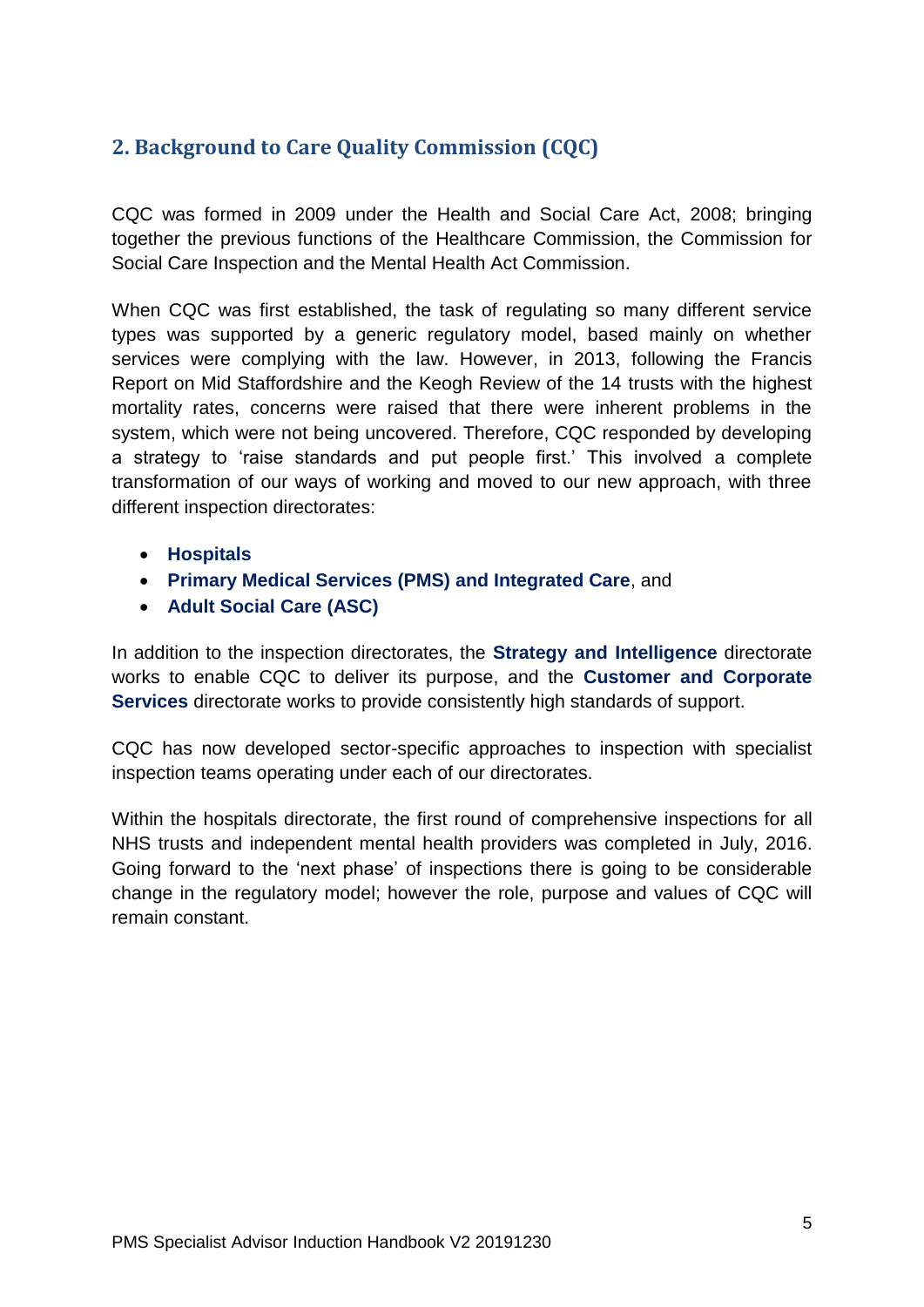## **3. CQC's role and purpose**

The role of CQC is to act as an independent regulator of health and adult social care in England; we have no power to act in Scotland, Wales or Northern Ireland.

CQC regulates the quality of services in both the public and independent sector, looking to ensure that health and social care services provide people with safe, effective, compassionate and high-quality care. CQC is specifically a government regulator, which means that:

**CQC is sponsored by, but independent of, the government**. In our case, our 'sponsor' is the Department of Health. We work closely with that department to develop policy, allocate resources, and review and revise legislation. However we make our own independent judgements about the quality of health and adult social care services, and it is our decision about what course of action we take when we find poor care.

**CQC is a statutory body**. This means that we exist only because we were established by an Act of Parliament and so we can only do the things that are described in that Act. In our case, our 'parent' Act is the Health and Social Care Act 2008. This includes the regulations made under it.

**CQC cannot step outside of its prescribed functions and powers.** Although the functions that the Health and Social Care Act 2008 gives us are quite widely defined, we cannot do other things. As a simple example, we could not just decide to regulate chiropodists, or to be funded by a health provider. CQC may only spend money on the activities that it was established to do. It would be unlawful for CQC to act outside its statutory powers, and if we did we might have to compensate anybody who suffered as a result. Ultimately, the Department of Health may choose to take away the powers that Parliament has given us if we act unlawfully in serious ways.

**CQC is a public body.** This has many implications. For example, to be employed by CQC is to hold public office. This means we must observe codes of conduct for public employees. As an organisation, CQC must act fairly, and in accordance with public law, so we must always be transparent and accountable to the public who fund our work. The Human Rights Act 1998 applies to us, meaning that it is unlawful for us to act in a way which is incompatible with any person's Convention right under the European Convention on Human Rights.

**CQC exercises its powers on behalf of the public.** We make sure that health and adult social care services are being delivered to an acceptable standard. We have the power to ask those who provide and manage those services to change the way they operate. We must exercise our powers, but we must only act where necessary, and in the interests of people who use services.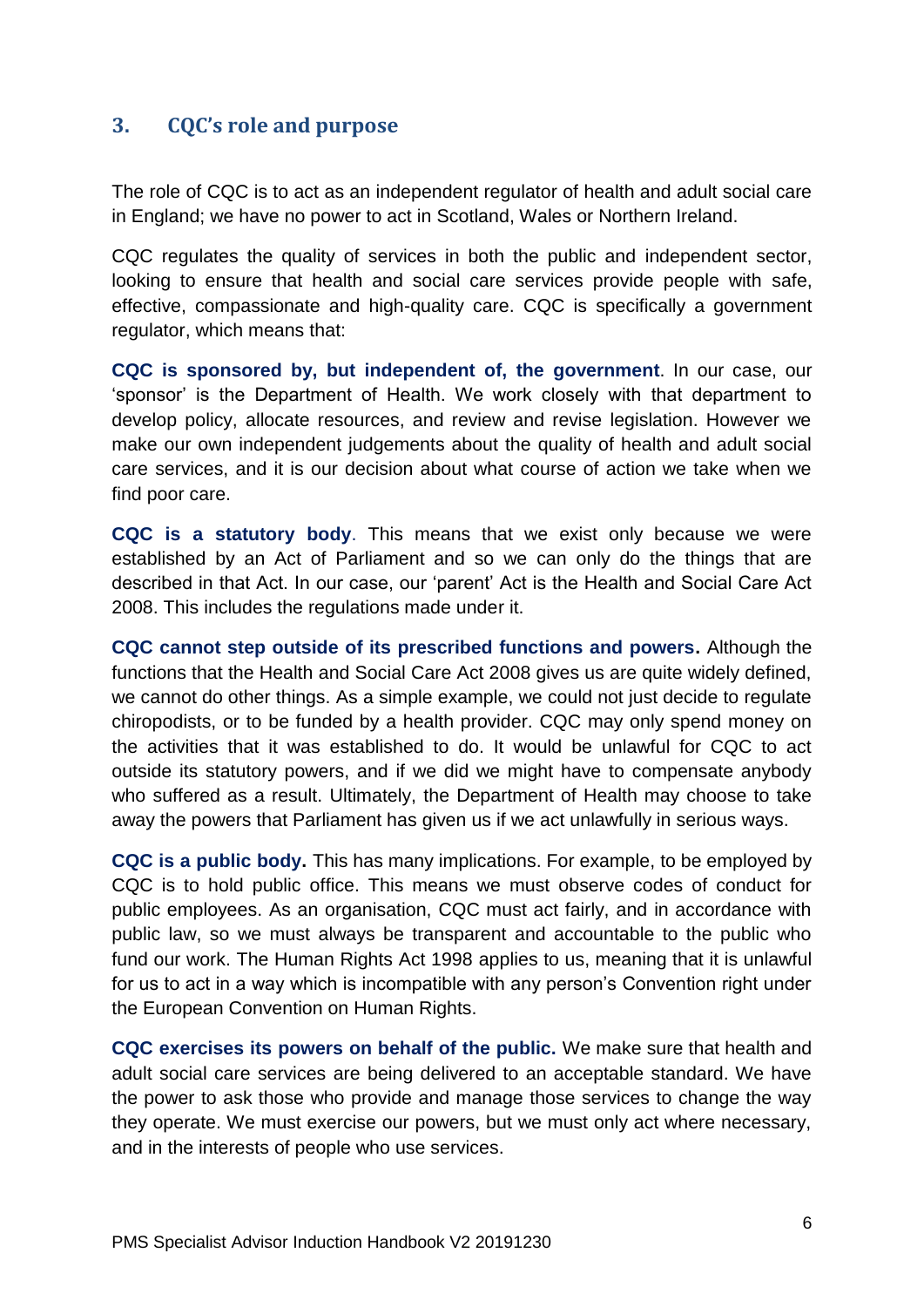## **4. Primary Medical Services and Integrated Care**



The Primary Medical Services Directorate encompasses general practice and inspects traditional general practices, federations and emerging models of primary care, urgent primary care, such as out-of-hours services and NHS 111, dentistry, health and justice services, digital health care, independent general practices, defence medical services and children's services. The directorate also hosts the medicines optimisation team.

## **4.1. Teams in Primary Medical Services**

## **Children, Health and Justice**

CQC's specialist Children's Services Inspection team deliver a wide range of specialist inspections, some of which are delivered in partnership with other inspectorates, including those listed below.

Our inspections within the criminal justice system are intended to provide reassurance that the health needs of service users are both identified and met in the same way as they would in the general community.

## **Dentistry**

CQC inspects all dental practices in England.

## **General Practice (includes Out of Hours and NHS 111)**

Our new inspection approach is about raising the standard of primary care – addressing inequalities in the provision of healthcare and inadequate practice headon.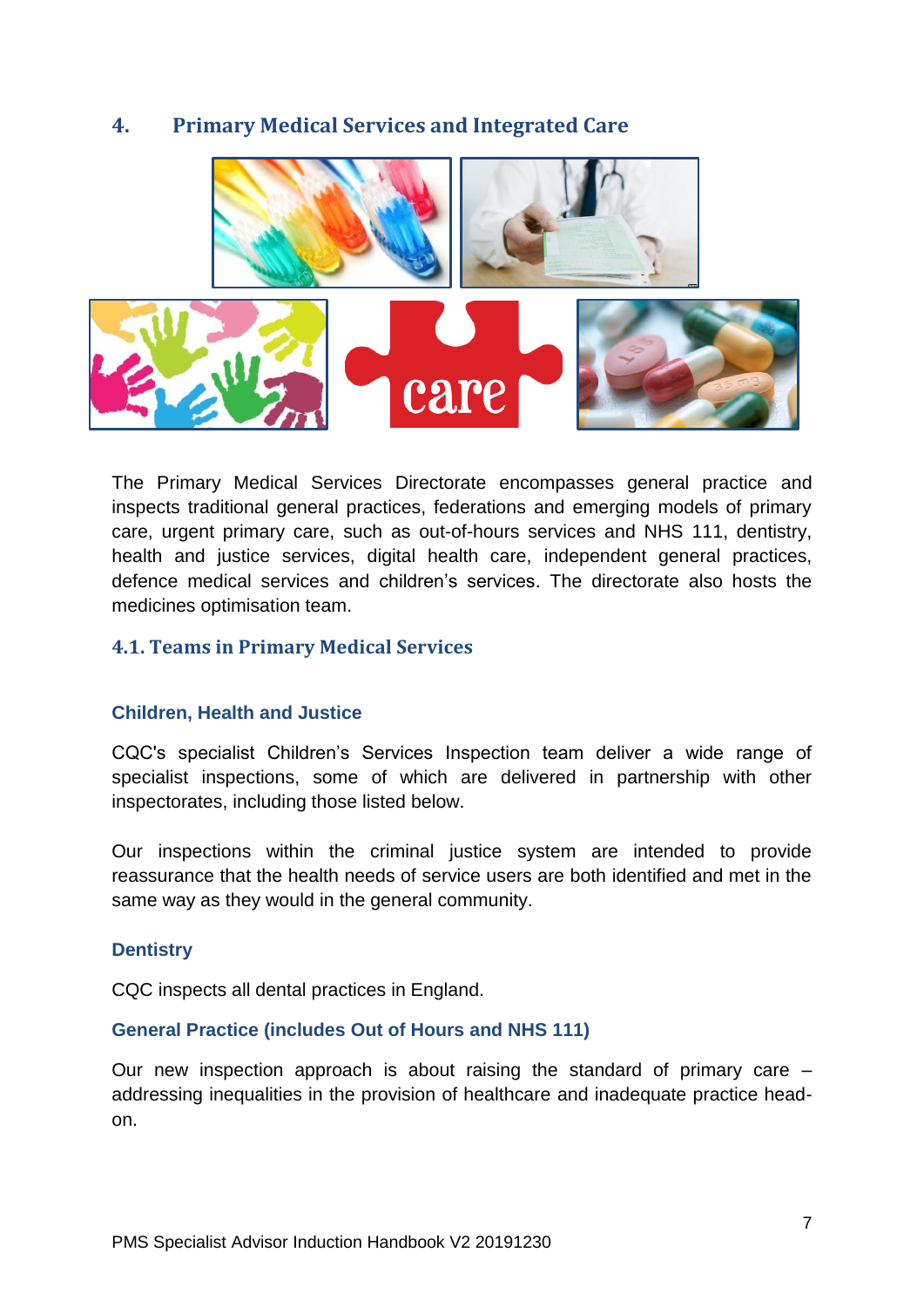We know a minority of practices provide unacceptable care – we must shine a spotlight on these bad practices to ensure patient care improves. At the other end of the spectrum, we also wish to highlight good and outstanding practice and encourage improvement in GP surgeries across England.

We rate and inspect by Clinical Commissioning Group area and inspected all GPs between October 2014 and March 2016, rating them based on our findings, and taking action where needed, including closing down unsafe providers.

## **Integration**

The team leads on integration and developing our understanding of how our services work together to deliver co-ordinated and bespoke health and social care for individuals.

This includes developing our approach to regulating new models of care and delivering themed inspection programmes and also testing our approach to regulation of a Place.

We work across directorates, promoting cross sector working to encourage a coordinated approach to regulating services and responding to risk and issues particularly in relation to systems and across a Place.

Our work reports to the Populations, Integration and Place Board.

## **Medicines Optimisation**

The Medicines Optimisation team support the PMS inspection programme with regard to how medicines are stored and managed safely and also looking at safe and effective prescribing.

We provide support across all the inspection directorates, making a positive contribution to work around integrated care.

## **4.2. Structure of PMS**

The structure of PMS is described in Appendix 1. National advisors are listed in Appendix 2.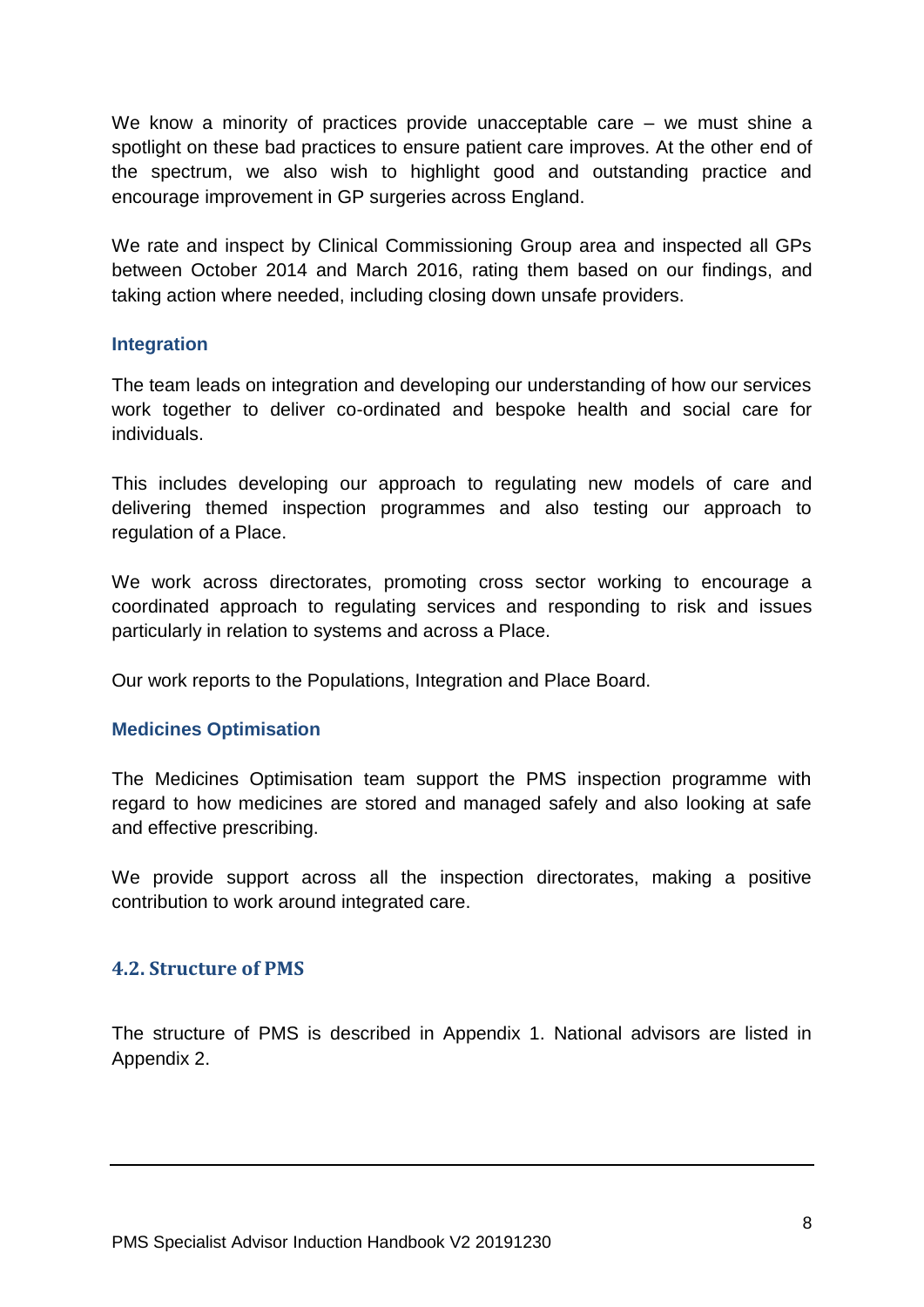# **5. CQC's values– what is important to us?**

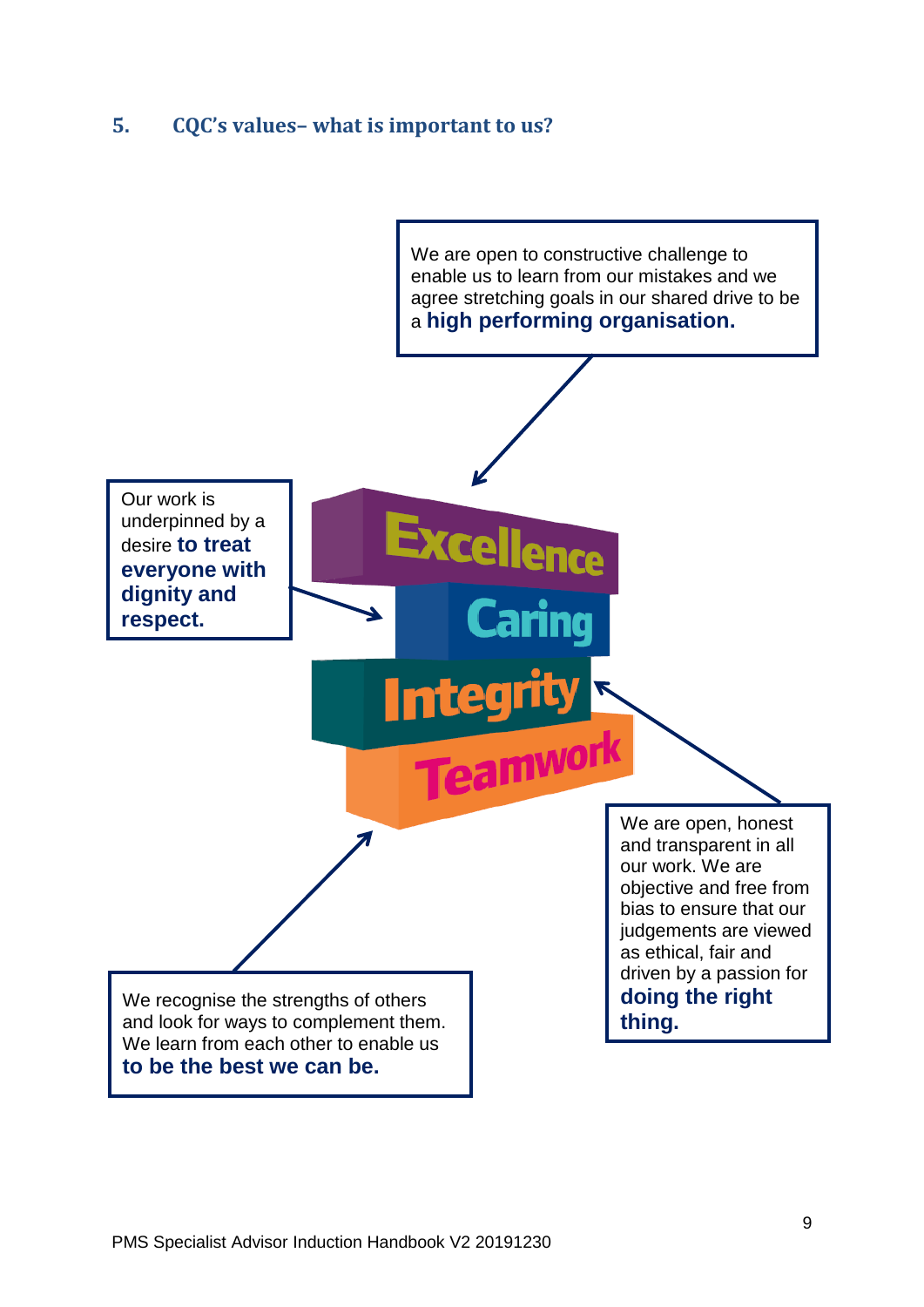# **6. Key questions**



When we are monitoring, inspecting and rating providers we look to align what we find with our five key questions.

The key questions look to answer whether services are:

**Safe**: Are people protected from abuse and avoidable harm?

**Effective**: Does people's care, treatment and support achieve good outcomes, promote a good quality of life, and is it based on the best available evidence?

**Caring**: Does the service involve people and treat them with compassion, kindness, dignity and respect?

**Responsive**: Are services delivered to meet people's needs?

**Well-led**: Does the leadership, management and governance of the organisation assure the delivery of high-quality person-centred care, support learning and innovation, and promote an open and fair culture?

Having a standard set of questions ensures consistency in regards to what we look at and helps inspections to focus on those areas that matter most. This is vital for reaching a credible, comparable rating.

For each key question, we ask a number of questions, called key lines of enquiry (KLOEs); each KLOE is also supported by a number of prompts to help guide the questions.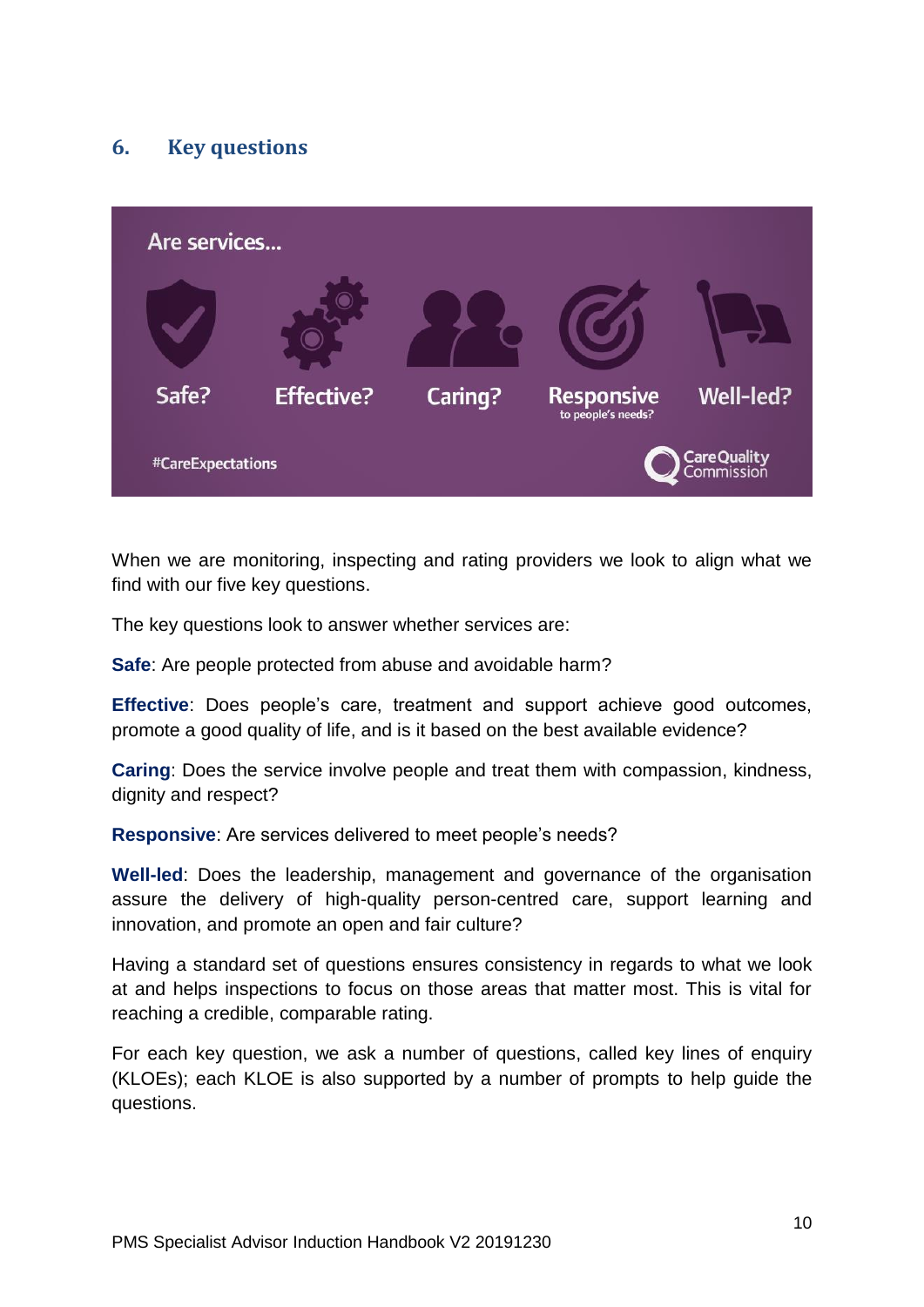# **7. CQC's current operating model**

The CQC current operating model has four key functions:

**Registration.** CQC registers those who apply to provide health and social care services in England.

**Monitoring, inspection and rating.** CQC monitor and inspect services to ensure that they are safe, effective, caring, responsive and well led. CQC then give overall ratings, which are published and made publicly available.

**Enforcement.** CQC is a statutory body and was established by an Act of Parliament, The Health and Social Care Act. When CQC identifies poor care it uses its legal power to take action. However, it is worth noting that CQC can only do things, which are described in the Act and it cannot act outside of its statutory powers.

**Independent voice.** CQC looks to speak independently and publish regional and national views of major quality issues within health and social care; looking to encourage improvement by highlighting good practice

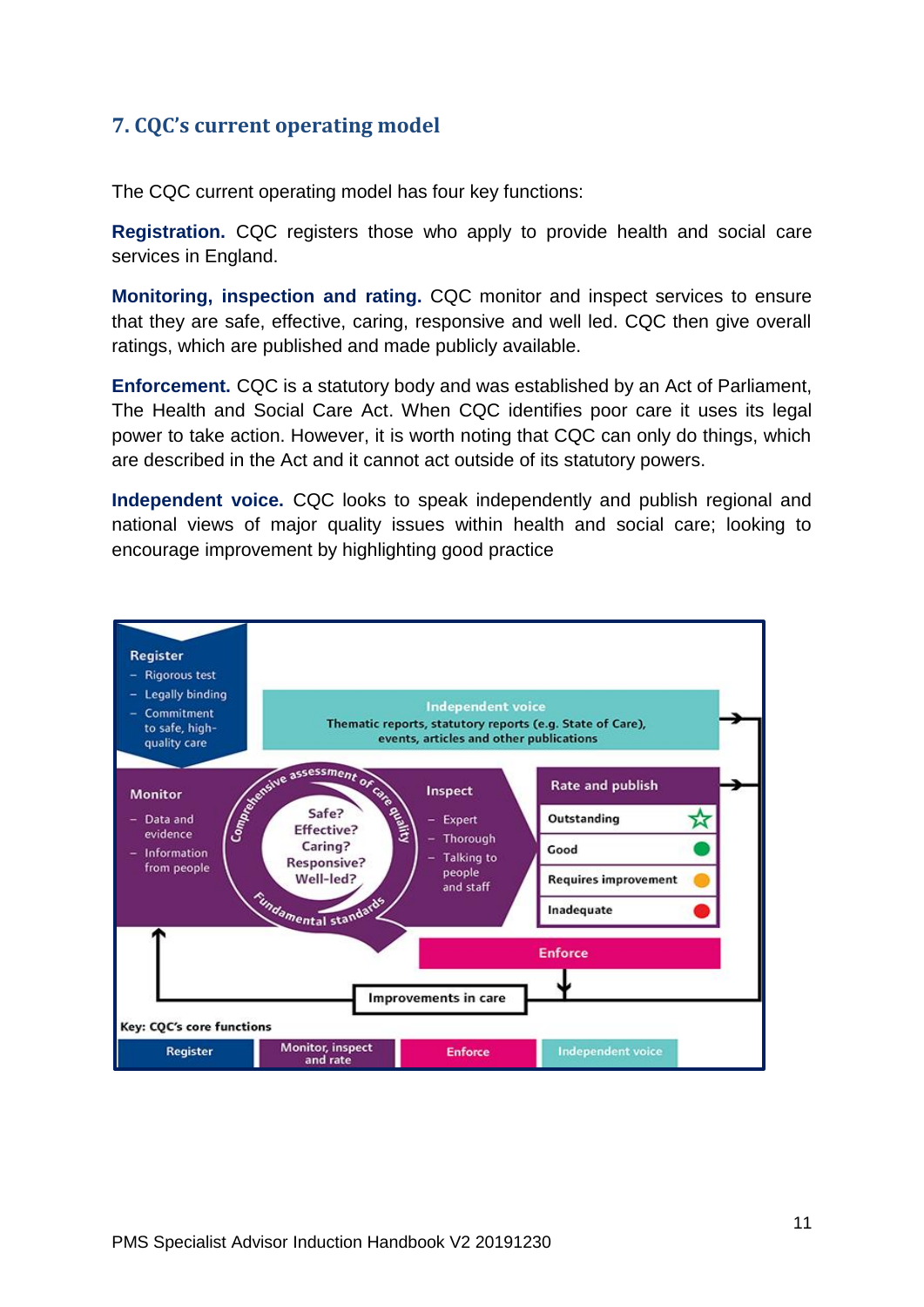## **8. CQC 'Next Phase'**

## **8.1 First Round of Inspections**

We have completed our first round of inspections of all GP practices in England; and many urgent care inspections. More services are rated as good in general practice than any other sector CQC regulates, although pockets of persistent poor care remain. Our inspections have helped to deliver improved care for more than 3.6 million patients.



## **8.2 NHS England General Practice Forward View**

The NHS England GP Forward View pledges to address issues around investment, workforce, workload, infrastructure and the redesign of care. As part of this we have committed to reducing unnecessary burden arising from regulation, with our national partner organisations through the GP Programme Board. We will continue to evolve our approach, improving and learning as we go, in line with our strategy..

## **8.3 CQC Next Phase Methodology**

Going forward into the 'next phase' of inspections, whilst the four core functions will remain the same, the strategy for 2016-2021 sets out the vision for a **more targeted, responsive and collaborative approach to inspection**: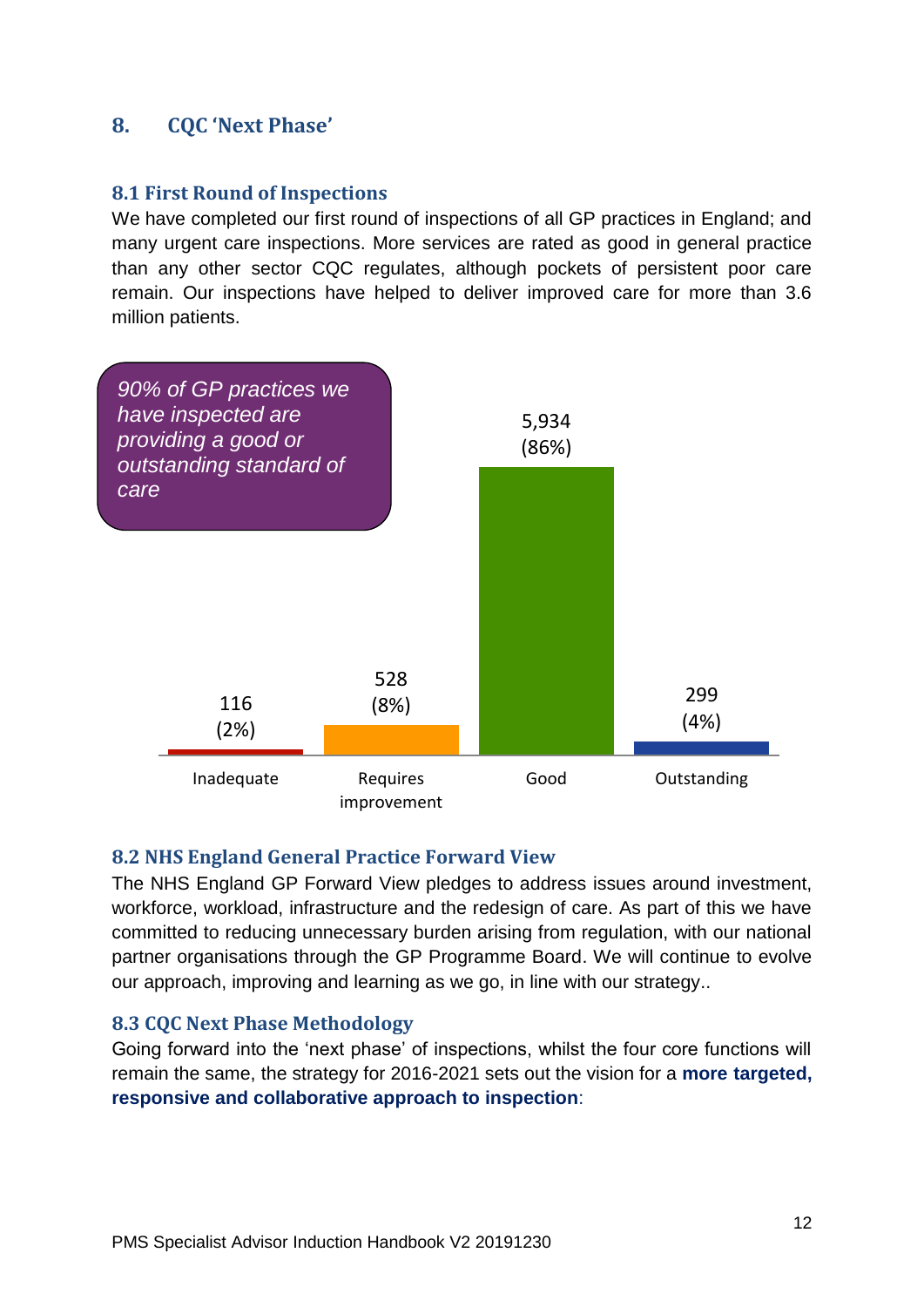

#### **Consultation**

# Our next phase of regulation A more targeted, responsive and collaborative approach

Cross-sector and NHS trusts



December 2016

**Building on the baseline information** that we hold to enable us to identify risks and trends as well as improvements to enable us to target our inspection activity

**Developing our working relationship** with providers to achieve a level of maturity so providers are open and transparent when sharing their own view of quality

**Developing a framework that is flexible** enough to accommodate new models of care working effectively across sector boundaries

**Aligning our approach with NHS Improvement** to prevent any duplication of work for providers and enabling us to reach robust judgements across the well-led key question and the use of resources

#### **CQC's strategy for 2016-2021**

If you want to know more about CQC's strategy for 2016 to 2021, please follow the [link](http://www.cqc.org.uk/content/our-strategy-2016-2021)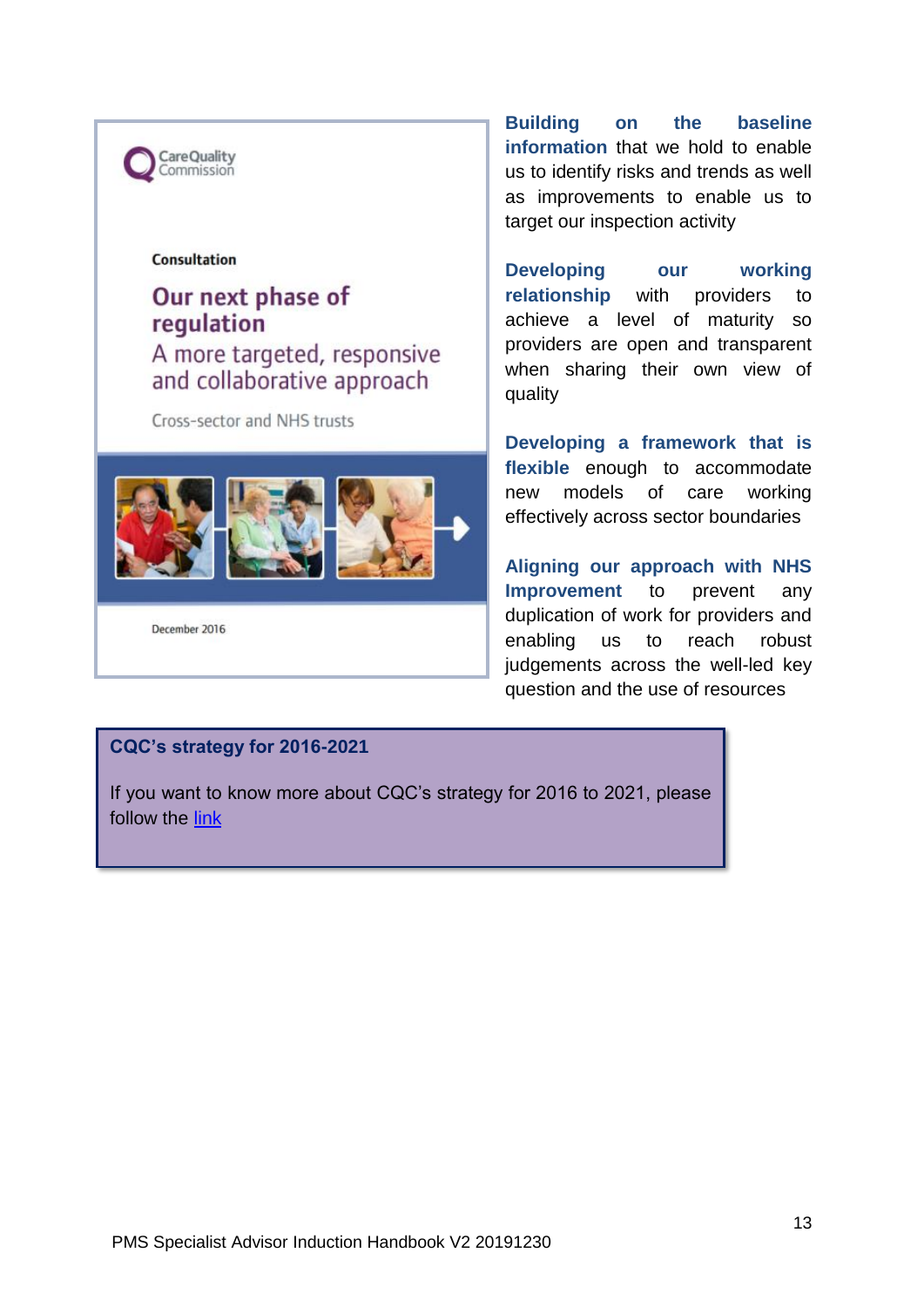## **9. CQC Inspection Process**

## **9.1. Role of a SpA**

Your role as a SpA while on inspection is vital. You are there to:

- **Support the inspection team**
- **Provide specialist advice**
- **Ensure that CQC's judgements are informed by up-to-date and credible clinical and professional knowledge and experience.**



You will be guided by an inspector who will provide you with a template highlighting the areas you should focus on. Your role will include reviewing clinical notes and interviewing GPs and other clinical staff, as well as speaking to patients, reviewing medicines stored on site and other activities as directed by the inspector. You will also have a role in supporting the inspector to provide feedback to the practice at the end of the inspection.

## **9.2. Responsibilities of a SpA**

To be able to successfully fulfil your role as a SpA you will need to take on the following responsibilities:

- **Understand CQC's role and purpose**
- **Uphold CQC's values & reflect expected attitudes and behaviours whilst on inspection**
- **Participate in CQC inspection and monitoring activity by providing clinical expertise.**

Whilst you are out on inspection you are acting as a representative of the CQC. It is therefore important that you uphold CQC values and that your behaviour aligns with them.

As a CQC representative it is important that you:

• **Dress appropriately.** The dress code on inspection is smart office wear, but you may need to modify this to suit the environment and type of the inspection you are going on.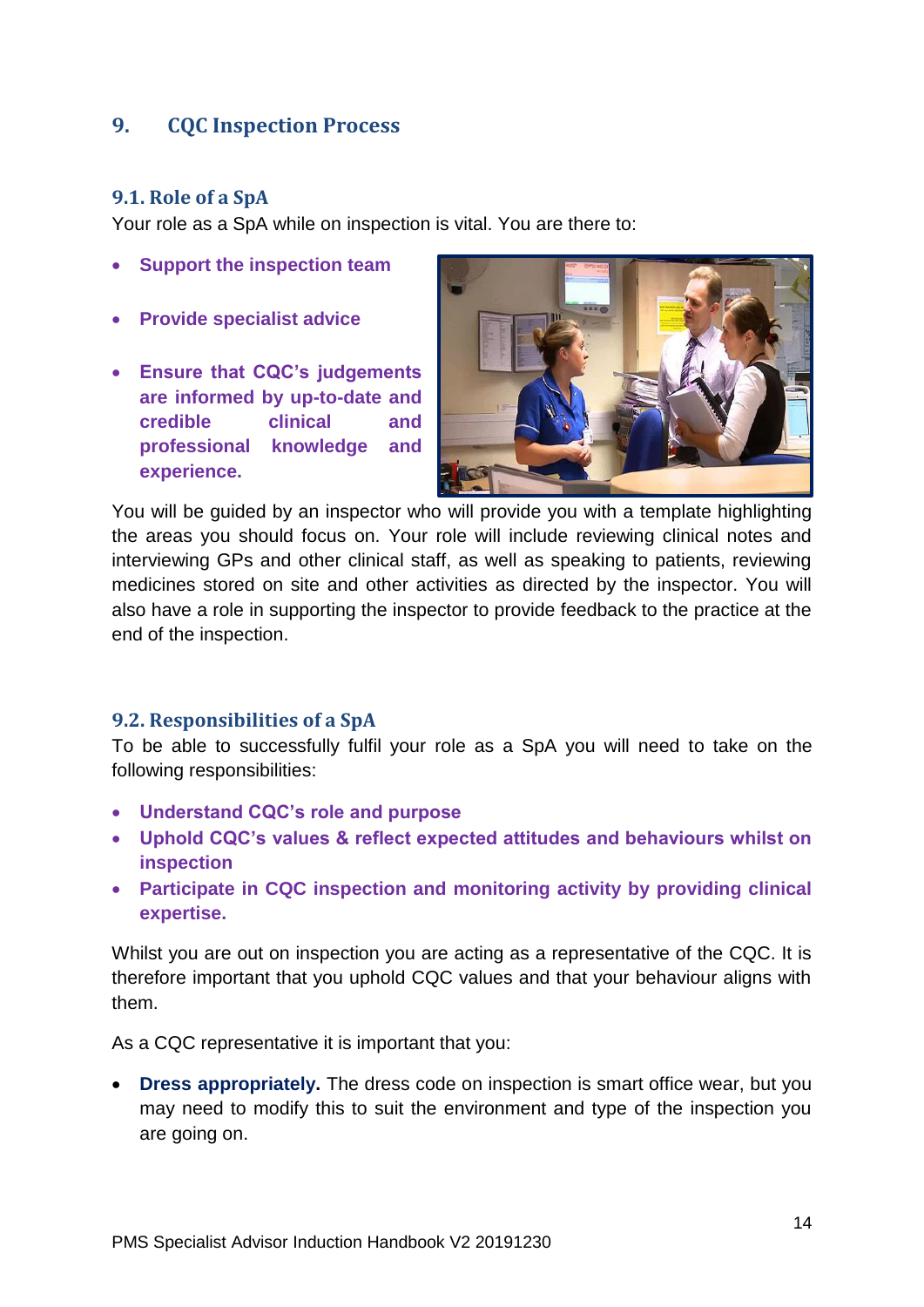- **Communicate effectively.** It is important that as a CQC SpA, you are seen to treat everyone with dignity and respect. Communication with staff and patients during inspection should be sensitive and empathic. The tone of questioning must try and put people at ease and get the best out of them. This is an area where you will already have considerable skills from your clinical practice.
- **Respect patient and staff confidentiality.** Whilst on inspection you will be given access to information relating to the provider, staff and patients. It is important that you respect confidentiality at all times; if you have any queries regarding sharing information beyond your immediate inspection team then you should speak with the inspection manager. Any concerns in relation to areas such as safeguarding, and clinician performance MUST go through the appropriate CQC channels – CQC has mechanisms for dealing with all these issues and you should document clearly and highlight them with the inspector.

#### **9.3. Preparing for Inspection**

Prior to going on inspection, the inspector will send an information pack. You may need to set aside a couple of hours to read this. It may include the following:

**Provider information request** - This is data requested from the provider at the point when the inspection is announced., It commonly includes information about the service, QoF data etc

**Information from the CCG -** This varies according to locality and may include concerns about the provider and copies of correspondence

**CQC Insight data** - CQC 'Insight 'is the new data monitoring system, which replaces what was previously known as Intelligent Monitoring. It is used to monitor potential changes to the quality of care that a service provides. It brings together in one place information we hold about services, and analyses it to monitor services at provider, location, and core service level. This helps us to decide what, where and when to inspect and provides analysis to support the evidence in our inspection reports.

**Previous CQC inspection reports** - It is important to have an understanding of what performance was judged to be on previous inspections to help assess for improvement/deterioration in the quality of care.

**Annual Provider Information Collection (PIC)** – this is a new CQC product designed to monitor those practices who are good and outstanding and to decrease the workload of regulation for them. It is an annual information request designed to highlight any changes in the quality of care provided over the last year. Concerns highlighted in the PIC will trigger a fresh inspection as a result of the ARR (below)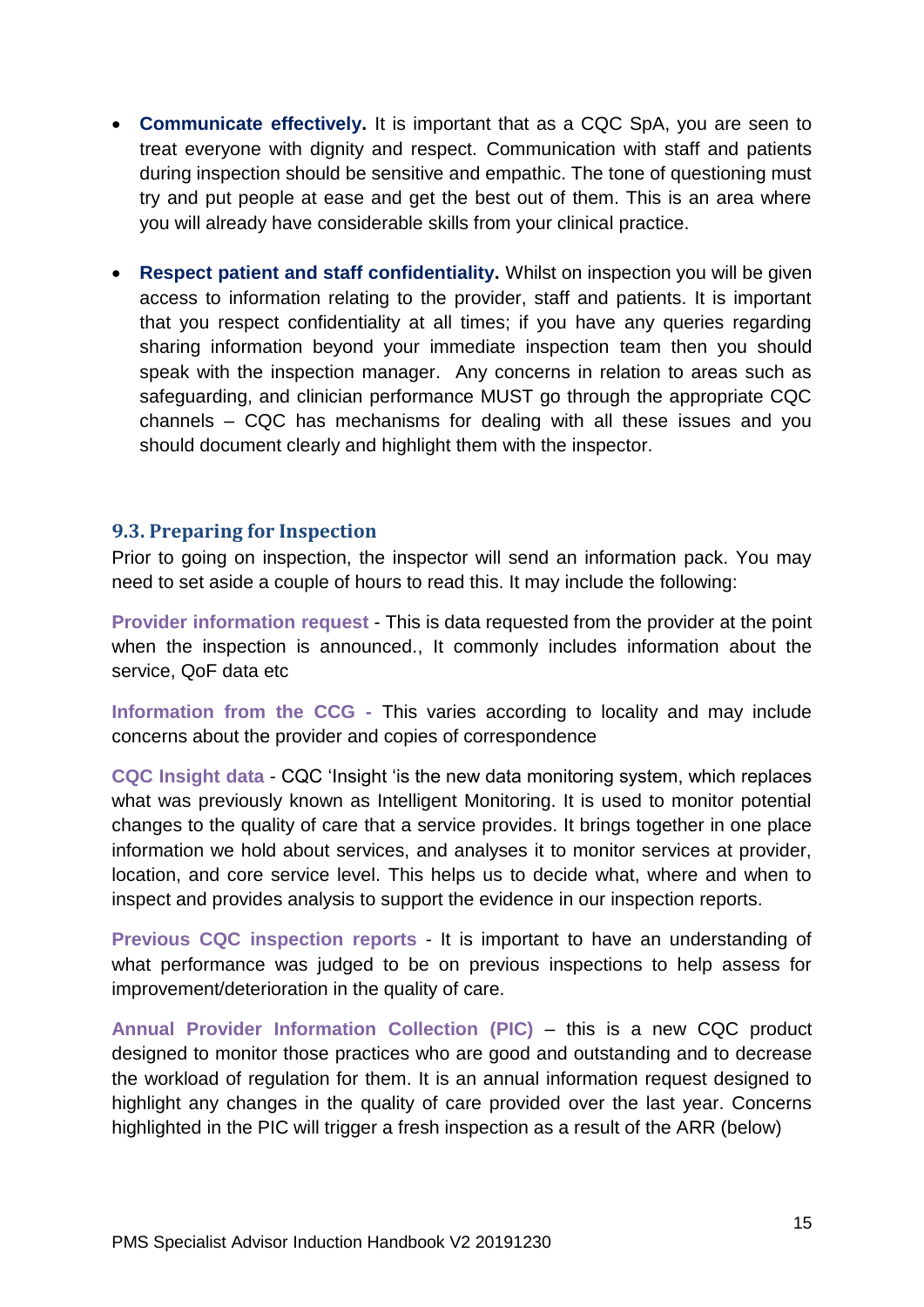**Annual Regulatory Review (ARR)** – annual review of information we hold on a provider; confirming inspection schedule where no change in quality indicated

**Identify any conflicts of interest early** - When you are given the name of the provider, please identify whether you have any potential conflicts of interest. This is normally administrated through Cygnum. This can include a personal or professional association with the provider, or with key staff working with it. If you identify any potential conflicts of interest please highlight immediately to the inspector so that a decision can be made as to whether if is appropriate for you to participate in that inspection. It causes considerable upset to providers when inspections are cancelled at late notice, and late identification of conflicts of interest is a common reason for this to occur. Please see section Appendix 3 for further information about conflicts of interest.

## **9.4 During the Inspection**

Each inspection team is led by a CQC inspector and includes SpAs, such as GPs, practice managers and practice nurses.

#### **Site visits**

Site visits are a key part of the inspection. They will involve a range of activities including interviews, pathway tracking and visits to clinical areas to observe and gather evidence. The onsite inspection usually takes 1 day to complete, although inspections may be shorter and more focused in the next phase. Some providers including New Care Models, Out-of-Hours, 111 and others may take longer to inspect. Some providers may be based across more than one site.

#### **ID badges and warrant letters**

SpAs do not have CQC ID badges. SpAs are asked to bring their ID badge for their own organisation and are provided with a warrant letter by the inspector.

#### **Start of inspection**

The inspection may be announced or unannounced. If the inspection is announced, the Provider may give a presentation about their service; this allows them to have an opportunity to provide an overview of the background of the service; its' approach to ensuring good quality care; areas of good/outstanding practice and areas of concern.

#### **Evidence Gathering**

The inspector brings note taking templates to share with SpAs. It is extremely important that your notes are presented clearly and concisely. Try to be contemporaneous when recording your findings and ensure that there is clear documentation of the date, time, location and modality of the evidence you are collecting (i.e. note review, interview, focus group etc.); when interviewing staff, record the title, grade and initials of the interviewee. Gather hard evidence where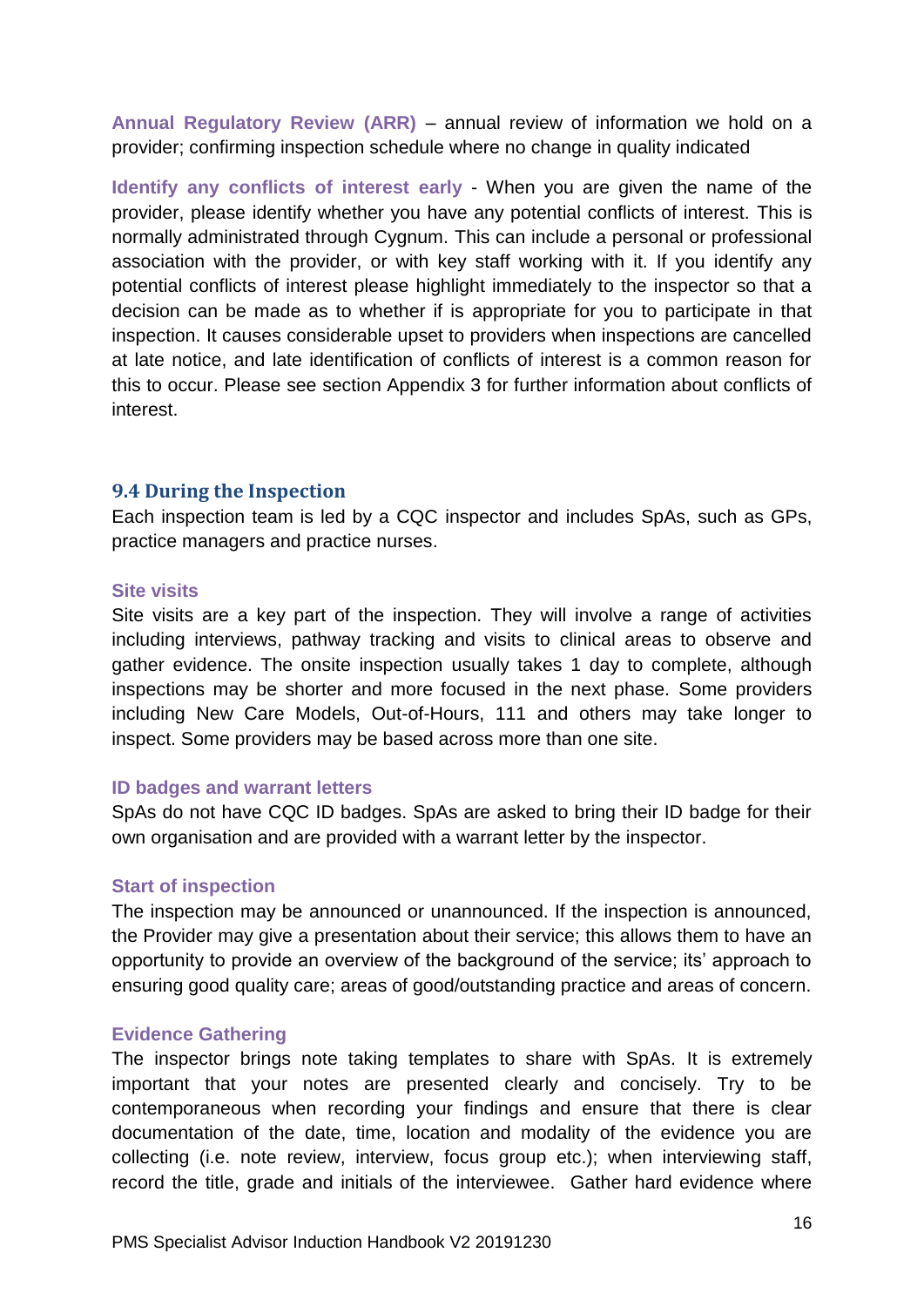possible (e.g. paper copies, screengrabs) and let the inspector know if you need more time to collect evidence. Report concerns to the inspector during the day. You will be asked to define the 'impact' of the breach, which may be major, moderate or minor.

| <b>Potential impact</b><br>of the breach | <b>Definition</b>                                                                                                                    |
|------------------------------------------|--------------------------------------------------------------------------------------------------------------------------------------|
| Major                                    | The breach, if repeated, would result in a serious risk to any person's life,<br>health or wellbeing including:                      |
|                                          | permanent disability<br>۰                                                                                                            |
|                                          | irreversible adverse condition                                                                                                       |
|                                          | • significant infringement of any person's rights or welfare (of more<br>than one month's duration); and/or                          |
|                                          | · major reduction in quality of life.                                                                                                |
| Moderate                                 | The breach, if repected, would result in a risk of harm including:                                                                   |
|                                          | temporary disability (of more than one week's but less than one<br>month's duration)                                                 |
|                                          | reversible adverse health condition                                                                                                  |
|                                          | · significant infringement of any person's rights or welfare (of more<br>than one week's but less than one month's duration): and/or |
|                                          | · moderate reduction in quality of life.                                                                                             |
| Minor                                    | The breach, if repeated, would result in a risk of:                                                                                  |
|                                          | · significant infringement of any person's rights or welfare (of less<br>than one week's duration): and/or                           |
|                                          | minor reduction in quality of life                                                                                                   |
|                                          | minor reversible health condition.                                                                                                   |

We may use the following methods to gather evidence through the onsite inspection process:

- **Speaking with individuals** With members of the multidisciplinary team: GPs, practice manager, practice nurses, physiotherapists, pharmacists, receptionists, cleaners and patients.
- **Speaking with people who use services** This may be on the telephone as well as face to face, particularly in the case of smaller independent hospital locations where there may not be patients using the service at the time of the inspection.
- **Small group meetings with leaders of key services**
- **Drop in sessions for staff and patients**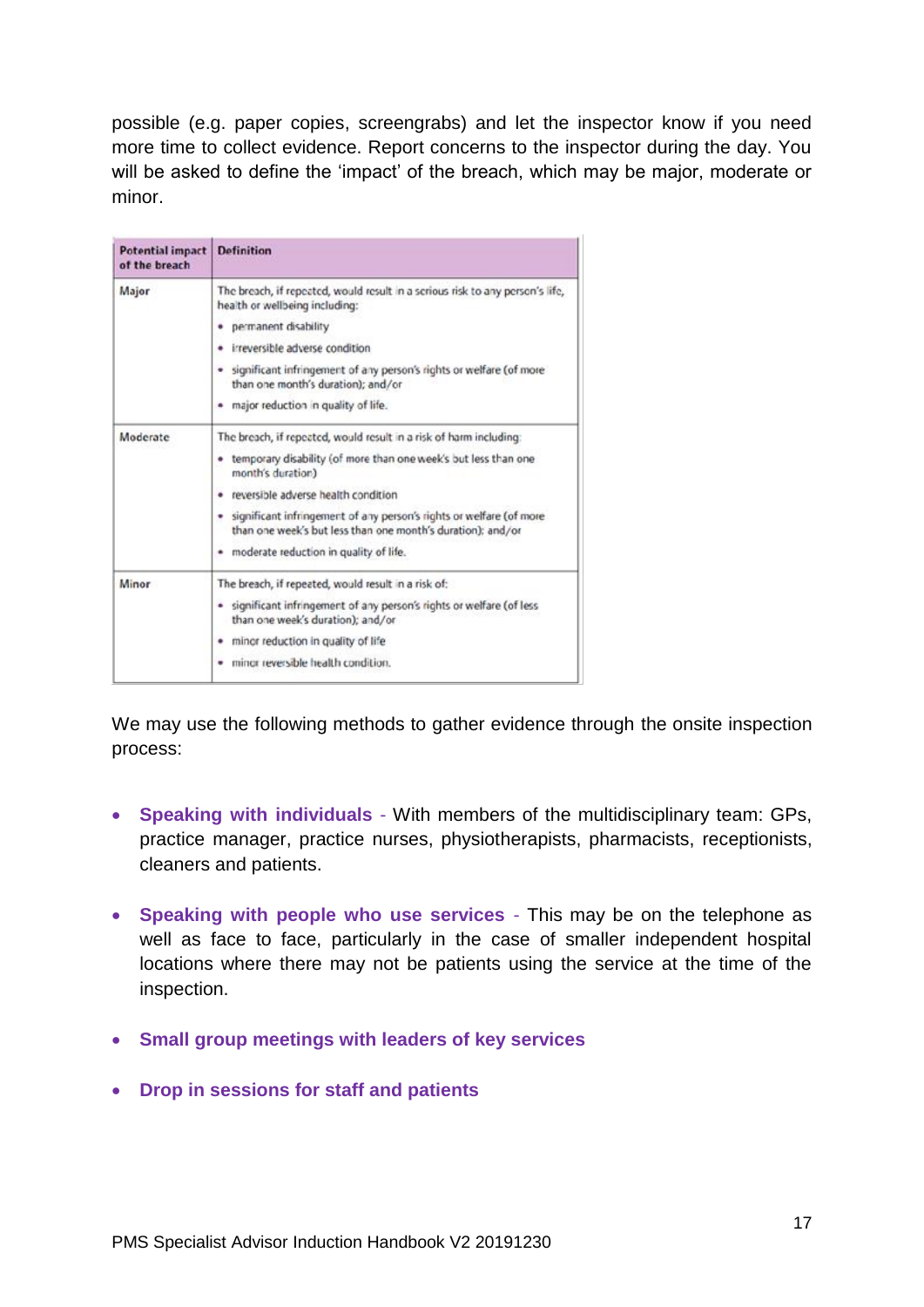- **Pathway tracking** We may track the experiences of people by a combination of patient and staff feedback and a review of electronic patient notes or records, following a significant event, complaint or concern.
- **Review of documentation**
- **Checking equipment for cleanliness and maintenance**
- **Review of complaints**

## **Inspection topics**

SpAs may be asked to look at any area of practice during the inspection and will share evidence within the whole inspection team.

Nurse SpAs report they are commonly asked about:

- PGDs and PSDs
- Management of the cold chain
- Infection control
- Emergency equipment and medicines
- Other clinical equipment maintenance
- Training for practice nurses
- How the practice has ensured safe delegation to unregistered healthcare staff
- Learning and governance for those with an advanced clinical practice role

## **Corroboration**

During the inspection, the CQC team meets to corroborate evidence. At the end of inspection, the inspector and SpA(s) give feedback to the practice staff and highlight urgent issues.

Prior to the feedback session, the inspector and SpA(s) agree areas for feedback and prioritise those. CQC avoids giving personal recommendations to providers during inspection although it is acceptable to signpost providers to recognised sources of guidance. It is also important to use clinical expertise to look at all of the provider's practice, rather than focus feedback on areas of personal interest.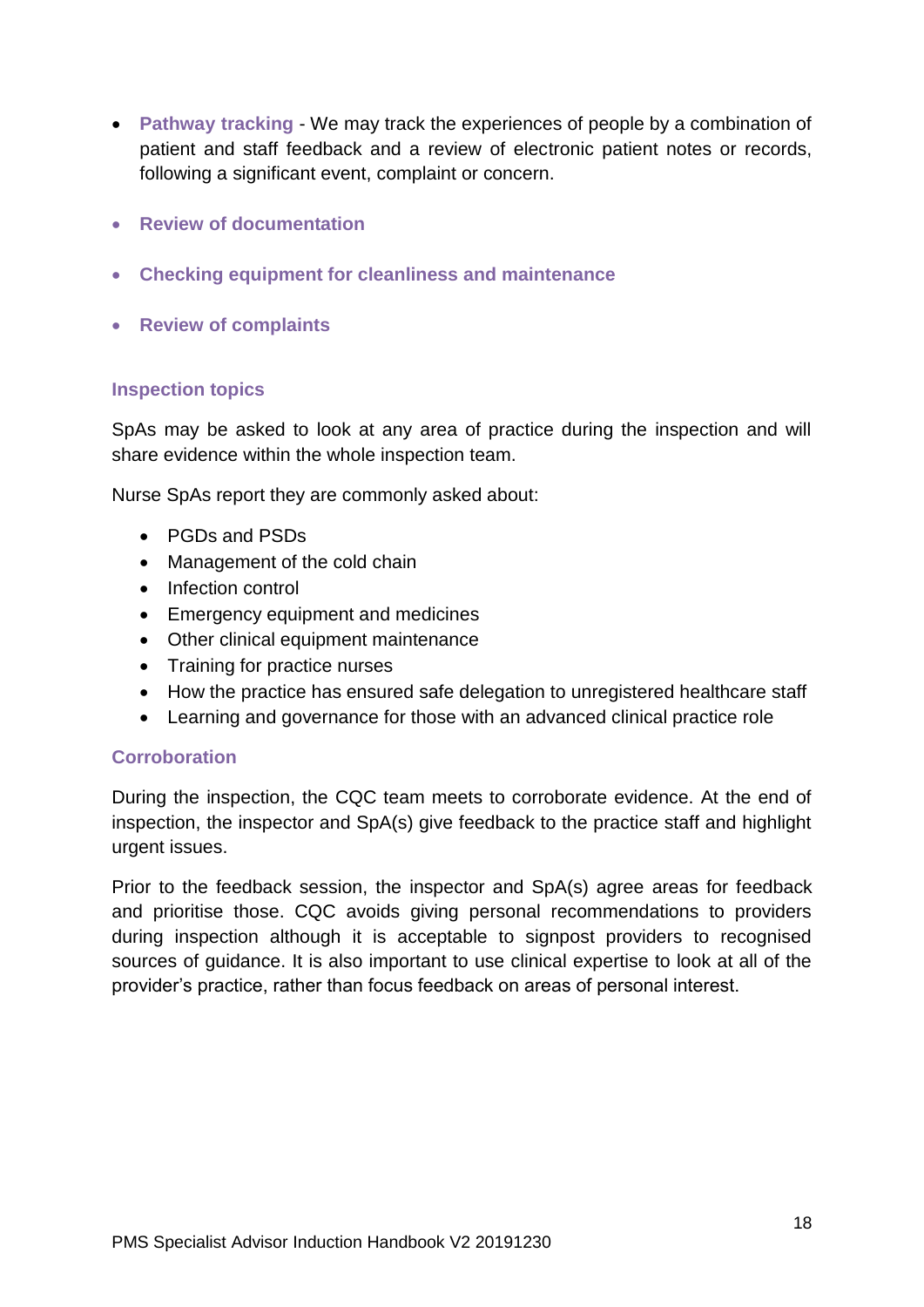## **10. After inspection**

## **10.1 Report**

Following inspection the inspectors will draft reports, which present a summary of the inspection findings, contextual information and any enforcement activity that we have taken.

The inspection report aims to focus on what our findings mean for the people who use the service. If we find examples of outstanding practice during inspection, we describe them in the report to enable other providers to learn and improve. We also describe any concerns we find about the quality of care. The report sets out any evidence we have found about a breach of the regulations and other legal requirements.

## **10.2 Internal quality assurance process**

CQC has an internal quality assurance process, which each report will go through prior to publications. The inspection managers have oversight of this process. This involves:

- **Feedback from SpAs –** the inspector will email you a draft of the report for you to confirm it reflects findings on the day and check any clinical evidence is sufficiently well reflected in the report. For example, in relation to:
	- o clinical audit / evidence of quality improvement activity
	- o reporting safeguarding concerns and the action/monitoring in response
	- o action taken in response to medicines and equipment alerts
	- o significant events and how they were responded to
	- o reasons for low performance for specific clinical indicators
	- o any other significant clinical issues found on the inspection
- **Corroborating evidence -** The internal quality assurance process involves senior review; the draft report and ratings are scrutinised; looking to ensure that the information gathered and included in the report is fair and accurate.
- **Peer-review of reports -** Prior to publication of the report, it will often be shared with other members of the inspection team to ensure it fairly represents the information which was gathered.
- **Involvement of CQC's report writing team -** The report writing team at CQC provide support to the inspectors to ensure that the content of reports is of high quality and the language used is accessible to the public.
- **Panel process** Reports rating practice as Good or Requires Improvement are discussed at a **Level 2 panel**. Reports rating practice as Outstanding or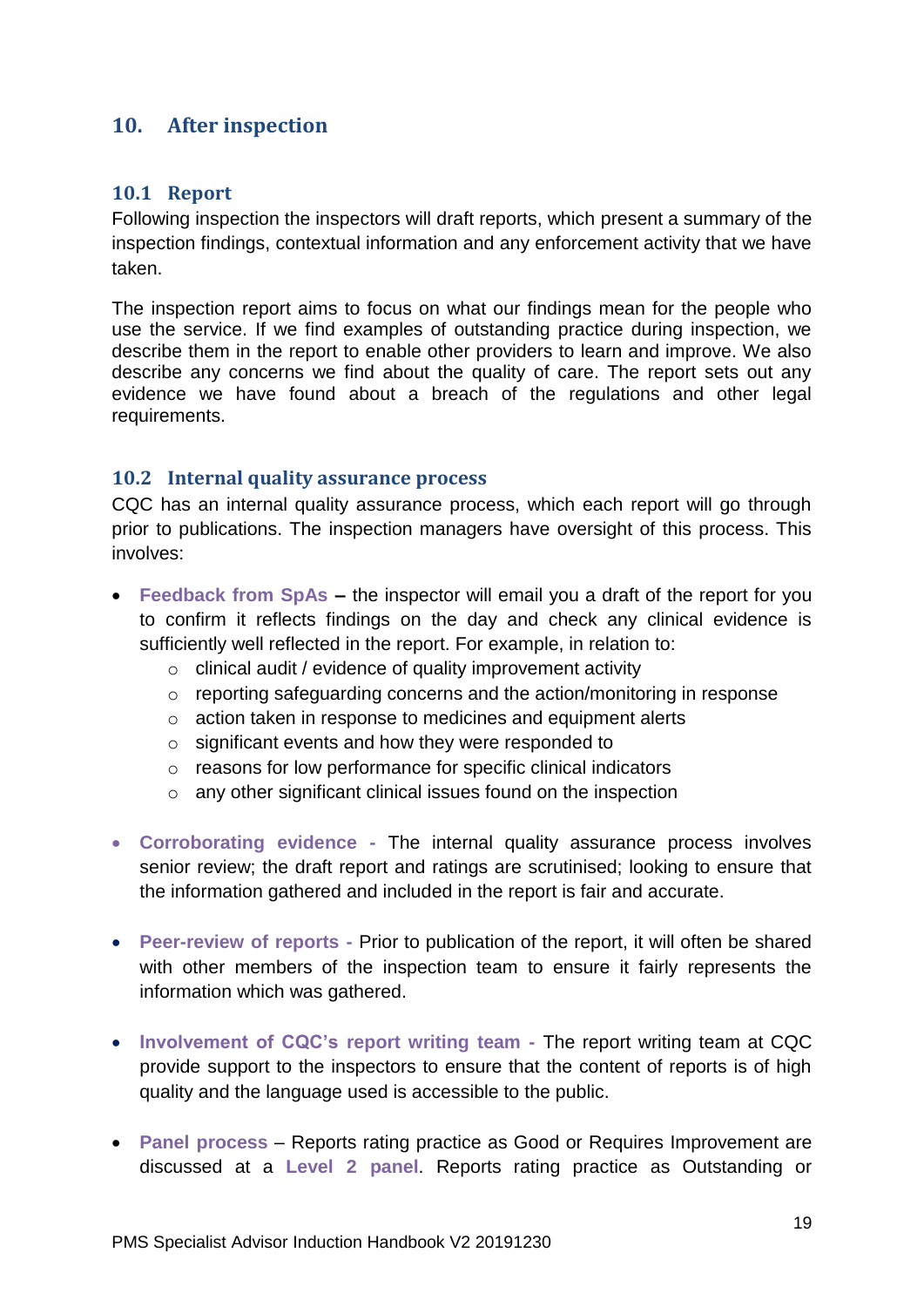Inadequate are discussed at a **Level 1 panel**. Reports for Defence Medical Services and Digital Health are also discussed at a Level 1 panel. SpAs are occasionally asked to attend a **Level 2 panel** to provide clinical advice. The inspector presents the report and the review process is led by a lead review, with input from other panel members, before agreeing on a final rating. Factual accuracy challenges are also discussed at panel. Any enforcement activity is undertaken separately following a Management Review Meeting (discussed below).

## **10.3 Factual accuracy check**

When we have completed our quality checks on the inspection report, we send the draft reports to the provider. At this stage, we ask providers to comment on the factual accuracy of the draft; allowing providers to challenge the accuracy and completeness of the evidence that we have used to reach the findings and decide the ratings. The draft report will include the draft ratings, so if changes are made as a result of factual accuracy comments, this may result in a change to one or more rating.

The factual accuracy process does not deal with complaints about CQC or representations about proposed enforcement activity.

## **10.4 Publishing reports**

Once the draft report has gone through the quality assurance processes it is finalised and then published on CQC website.

The published report is publicly available and may include:

- Details of the current and recent inspections
- The inspection report
- Evidence appendices; including supporting data and information

## **10.5 Management review meetings (MRM)**

If enforcement action is needed following an inspection, a Management Review Meeting (MRM) with the legal and inspection teams will be organised. When a management review meeting is scheduled, you will be asked by a member of the inspection team to dial in to provide clinical input regarding the outcome of the inspection and the implications of the findings. We fully understand that you have clinical commitments, but it is crucial that you are available to join an MRM. Whenever possible, we will always endeavour to take into account your availability. Where inspectors are aware that an inspection is likely to lead to an MRM, SpAs will be forewarned in advance of the inspection. There are occasions where CQC is unable to provide forewarning due to unexpected inspection findings. As 90%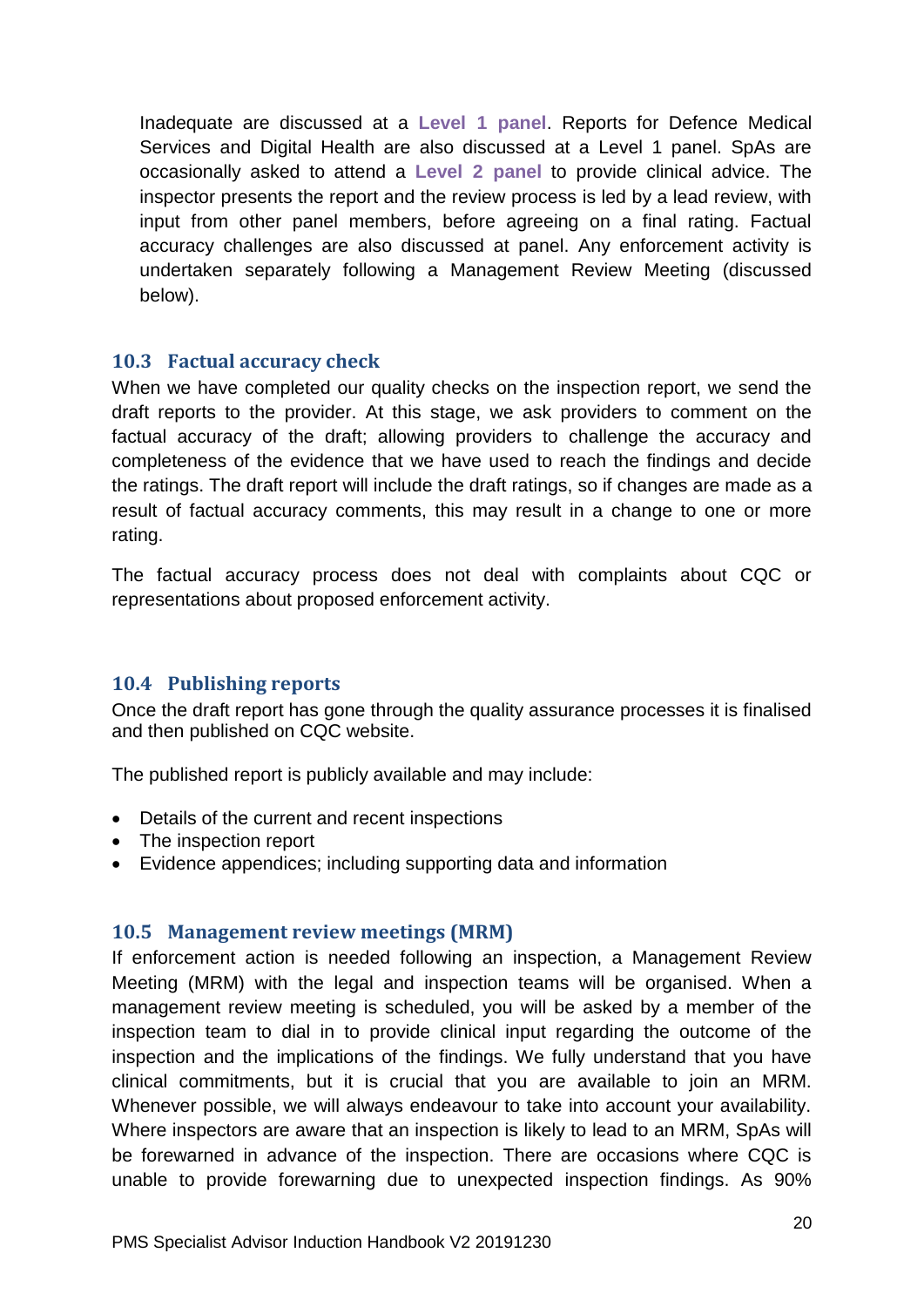General Practice is rated as Good or Outstanding, urgent enforcement action is rare but serious and SpA involvement is critical. MRM's are likely to be called within 48 hours of inspection and last between 1-2 hours.

You will be paid half your day rate for attending an MRM. This covers any post or pre reading/activity involved, including reviewing information submitted by the practice following inspection and, if required, checking clinical information contained within CQC enforcement documentation. If you wish to have copies of your inspection notes, the inspector will scan and email them to you on request.

Once an MRM is concluded, please fill out a SpA payment form and send to the inspector for sign off and send up to the Flexible Workforce Office for payment SPApayments@cqc.org.uk

## **10.6 Court appearances**

Very occasionally you may be asked to explain your findings in court. If this occurs, the flexible workforce team and CQC professional advisors will support you. This is extremely rare.

## **10.7 Enforcement action**

If the inspection findings demonstrate that the care provided puts people at harm or potential harm then CQC may take civil enforcement action.

The CQC provides guidance for Providers, outlining the expected standards of care people should receive. If the level of care falls below this and people are harmed or put at risk, they may be committing an offence and CQC may take criminal enforcement action against the Provider.

## **10.8 Special measures**

CQC may recommend that a provider is placed in to special measures when there have been **serious failures in the quality of care** provided. This may arise when a provider has been rated inadequate; and where we have concerns that the existing management cannot make the necessary improvements without extra support.

The aim of placing services into special measures is to:

- Ensure that providers found to be providing inadequate care make significant improvement.
- Enable CQC to use our enforcement powers in response to inadequate care and to work with NHS Improvement to ensure that care improves.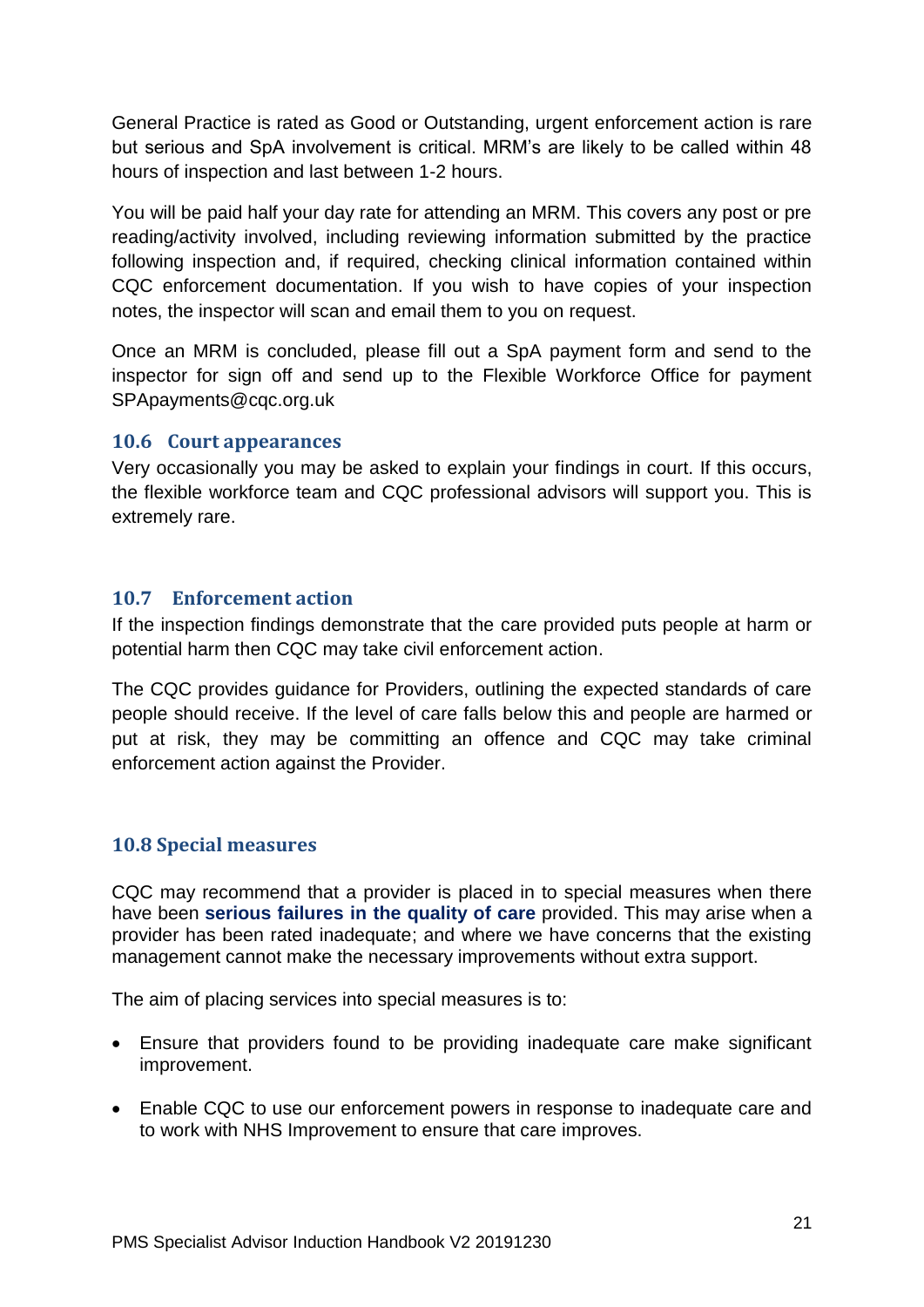• Provide a clear timeframe for providers in which to improve the quality of care. (Of note, if providers fail to do so, CQC will take further action.)

## **10.9 Feedback for SpAs**

Participating in inspection activity can be used as an important part of professional and personal development; for both continuous professional development (CPD) and appraisal.

At the end of the inspection, you should receive feedback from the lead inspector through the flexible workforce team. If you do not receive such feedback please email [flexibleworkforce@cqc.org.uk](mailto:flexibleworkforce@cqc.org.uk) who can chase it up for you.

The feedback provided will concentrate on the following areas:

- Working effectively with colleagues and other team members
- Communicating and behaving in line with our values
- Following instructions from the inspection lead
- Respecting colleagues roles in the inspection team
- Demonstrating expertise in your specialist field
- The quality of the evidence you gather and production of clear detailed notes
- Keeping to the inspection timetable
- Demonstrating professional appearance and demeanour in line with CQC values

If concerns are raised in any of the above areas and you fail to meet reasonable expectations this will be discussed with you and could prevent you from attending further inspections.

Of note, SpAs are also encouraged to submit feedback on their experience of inspection; either via the online form [SpA Feedback on Inspection Survey](https://webdataforms.cqc.org.uk/Checkbox/Survey.aspx?s=356e612f735b4bd29bb89377dcc763eb) or by emailing [SpAFeedback@cqc.org.uk.](mailto:SpAFeedback@cqc.org.uk)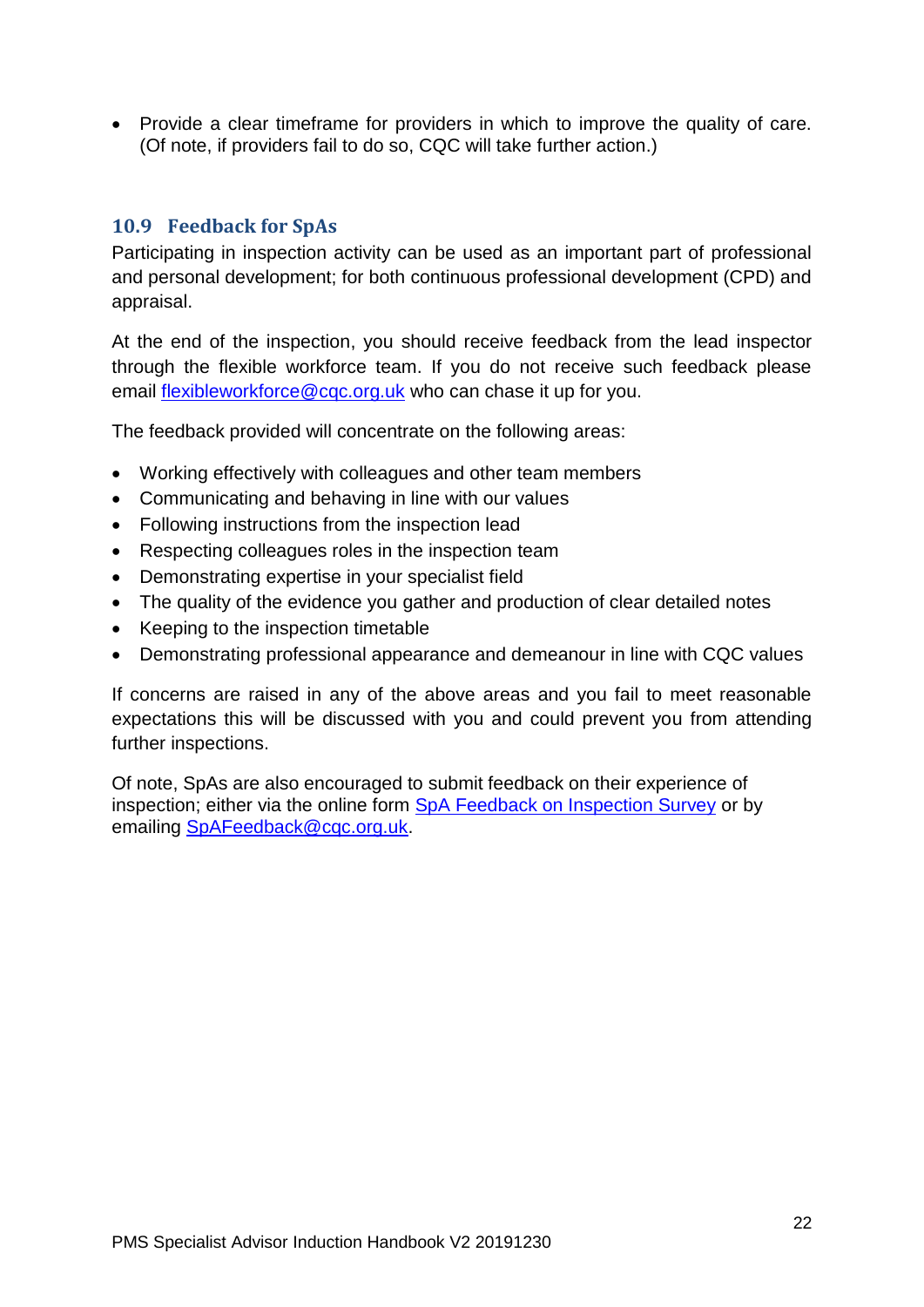## **11. Practical information**

## **11.1. Point of contact**

As part of CQC's People Directorate, the Flexible Workforce Office is the central point of contact for Specialist Advisors. Please contact this team if you need to tell us about any changes to your personal details, it's essential that you also inform us of any updates in relation to your professional registration, employment or DBS check.

The team will contact you from time to time with any updates to contractual agreements, policies or processes, and will also send you the quarterly SpA bulletin. Engagement colleagues are available to listen to and discuss any concerns or feedback to ensure that you feel fully supported in your role.

Email: [flexibleworkforce@cqc.org.uk;](mailto:flexibleworkforce@cqc.org.uk) Tel: 0191 233 3591

We also have a dedicated Webpage for SpAs [www.cqc.org.uk/SpAInfo](http://www.cqc.org.uk/SpAInfo)

## **11.2. Clinical Practice and Professional Registration**

SpAs in clinical roles are required to be in or within 2 years of clinical practice and registered with the appropriate professional body. As agreed by the Responsible Officer within CQC, due to the casual nature of the work CQC is unable to act as the designated body for SpAs who are GMC registered.

## **11.3. Scheduling**

SpAs are allocated to inspections by the Flexible Workforce Team. The team will contact you primarily using the Cygnum online resourcing tool but also may contact you by email/telephone. If you have questions regarding any of our inspections please use the contact details below:

Email: [fwoscheduling@cqc.org.uk](mailto:fwoscheduling@cqc.org.uk)

Phone: 0191 2333591

## **11.4. Cygnum**

Cygnum is our national resource planning system and supports us in the way we plan, manage and schedule our work. This includes registration, inspection and the other activities CQC undertakes.

Cygnum offers a range of functionality accessible through the Cygnum self-service portal - this access will enable both us and you to communicate directly with each other in relation to scheduling you on CQC activities using the following functionality: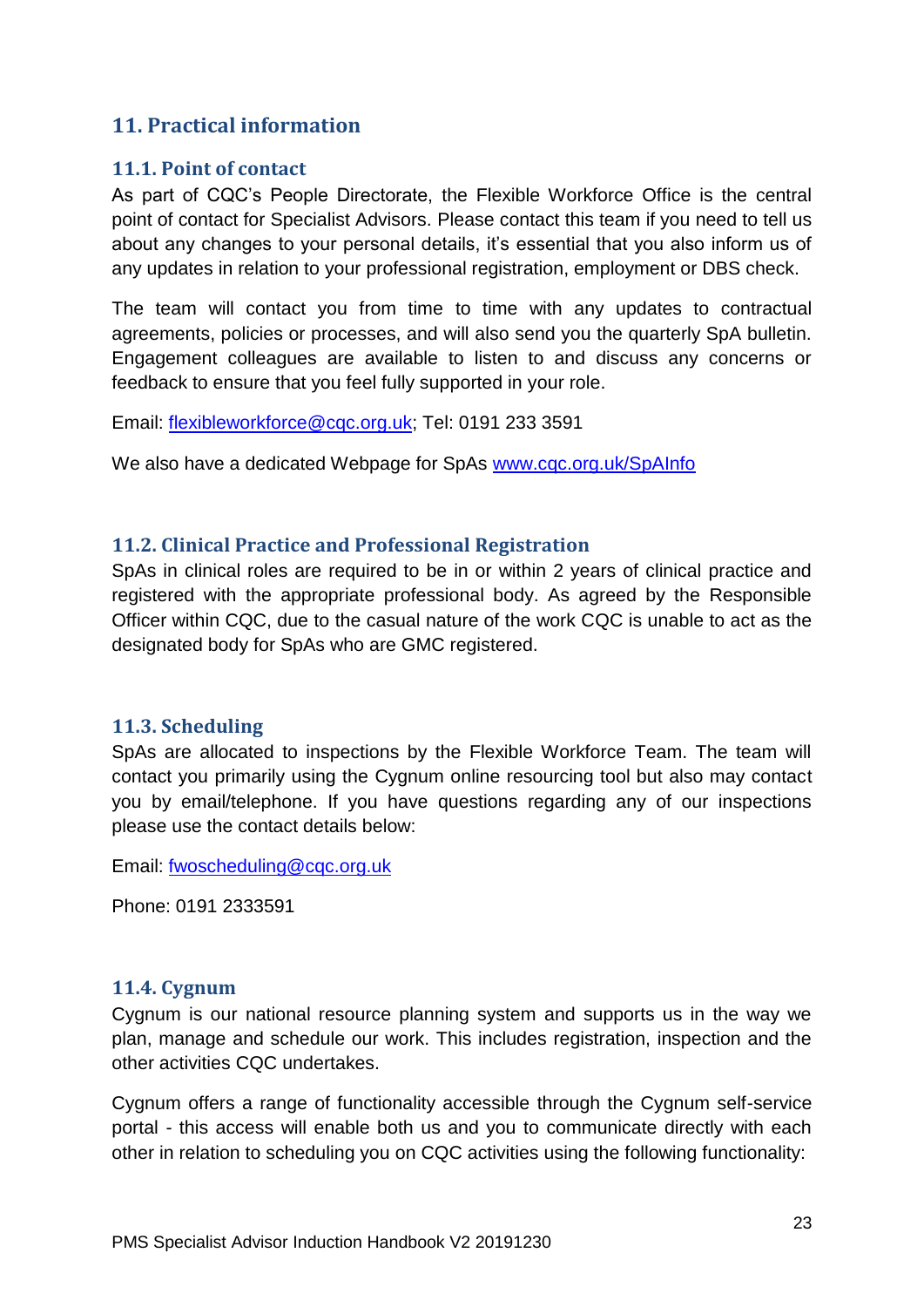- **Non-availability/ Availability** you can use Cygnum to let us know when you are not available to work with CQC, or when you are, so that when we are planning we can include you in these plans, subject to your acceptance.
- **Accept/reject allocations to CQC activities** You will receive automatic emails advising that we want you to attend an inspection and you will be able to see the details of each of these activities in Cygnum. You will also be able to accept or reject these invitations to work with us so that your allocation in our plans can be quickly confirmed.
- **Conflicts of Interest** you will be able to maintain your declarations of conflicts of interest in Cygnum so that we can use these to plan effectively and ensure you are not asked to attend an inspection where you have previously declared a conflict (see Appendix 2).
- **Timesheets** You will be able to confirm your attendance on an inspection using the online timesheets which are then authorised by the Lead Inspector.

As part of your recruitment process you should receive full login details and a guide on how to use the system. Please contact the Flexible Workforce team if you experience any issues or need further support with the system.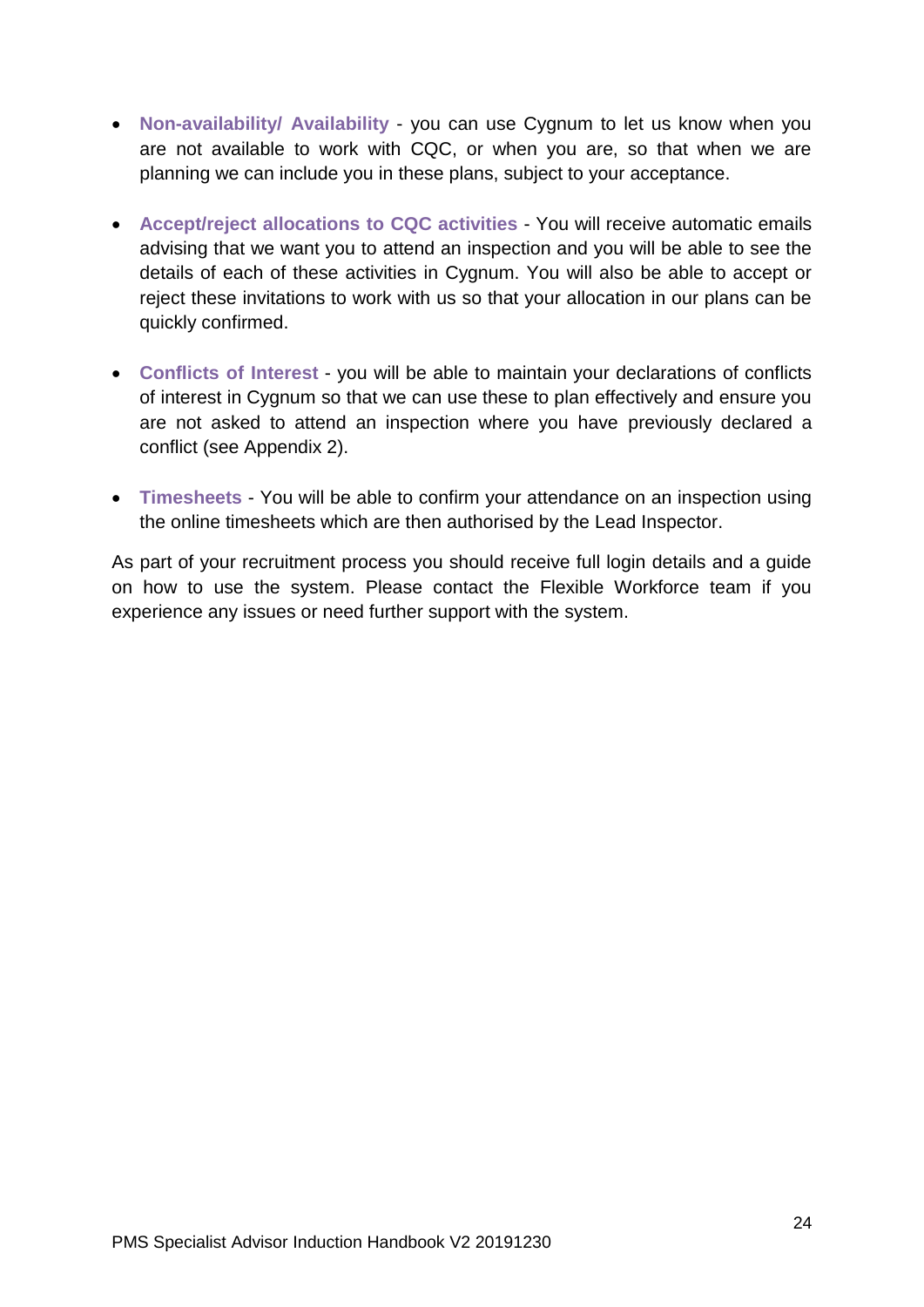## **12. Contractual arrangements – terms, conditions and payments**

We offer two contractual agreements to SpAs, details of which are provided below. Please note you can only have **one** type of contract in place at any time.

## **12.1. Casual worker agreement (CWA)**

A casual worker agreement is between the individual and CQC; the SpA attends inspections outside of any other employment they may undertake.

Workers are automatically enrolled into the NHS Pension Scheme, and all income is subject to PAYE deductions and NI contributions. The standard CQC pay date is the 19th of each month. If you wish to opt out of the pension scheme the Flexible Workforce team can provide you with details of how this can be arranged.

At the end of an inspection, please complete claim forms as detailed on our SpA [Webpage](http://www.cqc.org.uk/content/information-specialist-advisors) below (including your Payroll Assignment Number) and submit these to the lead Inspector at the end of the inspection. These should be submitted to the SpA payment team either by the SpA following authorisation or the inspection lead may submit these on your behalf.

Email **SPApayments@cqc.org.uk** for claims queries.

Please note your fee includes the pre and post inspection work outlined above. In the rare cases where a SpA is asked to attend a court hearing, an additional payment will be made.

Out of hours inspections extend into the evening period. As a result they incur an additional payment of half the daily rate.

## **12.2. Secondment agreement**

A secondment agreement is between the SpA, their current employer and CQC. The employer releases the SpA for the inspection, and CQC reimburses the seconding organisation at the rate outlined above, plus approved expenses. The payment process is detailed below.

Please submit any pay and mileage claims to your employer. These claims **must** be countersigned by a CQC Head of Inspection or an Inspection Manager; it is recommended that you do this at the end of your final day on inspection.

Form can be found on our **SpA Webpage** 

Email [SPAsecondedclaims@cqc.org.uk](mailto:SPAsecondedclaims@cqc.org.uk) for queries about claims.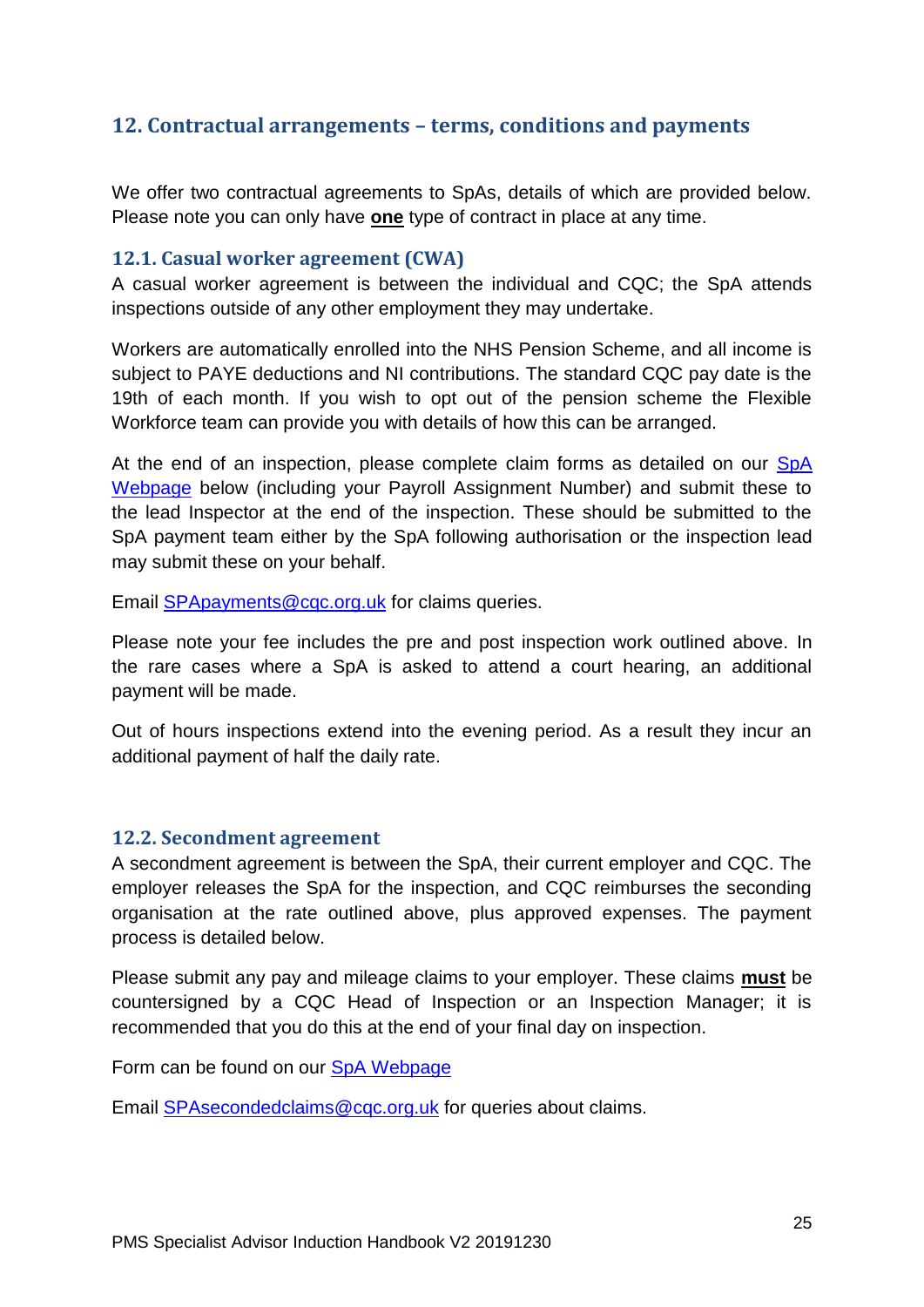## **12.3 Travel and accommodation**

The National Customer Service Centre (NCSC) Support Team is responsible for booking all travel and accommodation required for inspections. You **must** request all rail travel and accommodation in advance, using the form below. Only in exceptional circumstances can NCSC Support arrange for a rail ticket on departure.

Form can be found on our [SpA Webpage](http://www.cqc.org.uk/content/information-specialist-advisors)

Email: [TravelandAccommodation@cqc.org.uk;](mailto:TravelandAccommodation@cqc.org.uk) Tel: 0191 556 2289.

## **12.4 Expenses**

Please see the CQC Expenses Policy as detailed on our webpage; please ensure any receipts are included with all claims.

Please see full details on our [SpA Webpage](http://www.cqc.org.uk/SpAinfo)

## **12.5 Cancellation policy**

CQC recognises the impact of short notice cancellations and we work hard to avoid these wherever possible. When a cancellation is unavoidable and we are unable to offer an alternative inspection to the SpA we will offer the day rate for cancellations which occur within 24 hours of the inspection starting, or a half day rate for those cancellations that take place 24-48 hours prior to the inspection starting.

## **12.6 Sickness or injury**

In the event of sickness or injury when you have agreed to undertake activity for CQC, you must inform the Scheduling Team as soon as possible and aim to give a minimum of 2 weeks' notice where possible. For the avoidance of doubt, no fee will be paid to you in respect of any period during which you are not providing services to CQC and you are not entitled to receive sick pay.

In the event of sickness on the day or at late notice, please contact the Inspector or their Inspection Manager to inform them.

## **12.7 Policies and procedures**

Whilst undertaking an assignment, you are required to provide the relevant services with all due care, skill and ability.

You must comply at all times with all relevant CQC policies and procedures and the required values and behaviours and you must make yourself familiar with these. In particular, your attention is drawn to the following policies and procedures: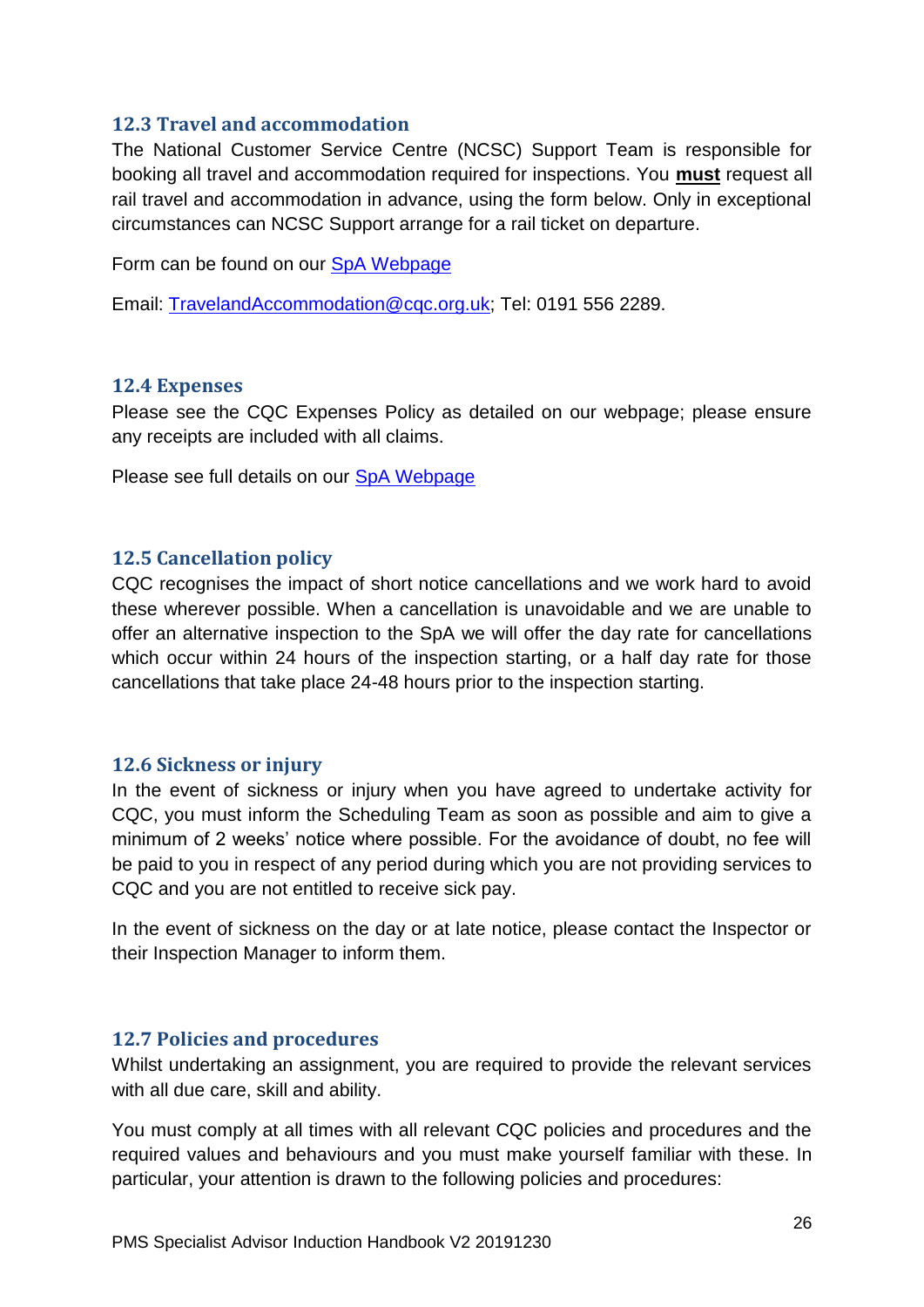- Alcohol and drug misuse
- Bullying and harassment
- Code of conduct
- Code of practice on confidential personal information
- Counter fraud policy
- Declaration of interest and resolution of conflicts
- Equality, diversity and human rights
- Gifts and hospitality
- Health and safety
- Information security and governance
- Manual handling
- Social media and twitter
- Speak up policy
- Travel and expenses Specialist Advisors

CQC may notify you about other applicable policies and procedures from time to time. To avoid doubt, CQC's policies and procedures are not incorporated into this handbook and CQC has the discretion to withdraw, vary or replace them from time to time.

CQC recognises that in the course of your regular work outside of CQC, you may be asked to speak at conferences or make presentations to various groups. In these presentations you may wish to use your experiences of participating in CQC inspections to illustrate your talk. In such circumstances you must:

- notify the conference organisers that you are not speaking on behalf of CQC
- not imply that you are appearing and/or speaking for or on behalf of CQC;
- anonymise any data from which an individual could be identified; and
- not breach the confidentiality provisions as set out in this Agreement or any relevant CQC policy on confidentiality.

We advise you to seek guidance from CQC if you are unsure about your obligations around this and how they apply to a given set of circumstances.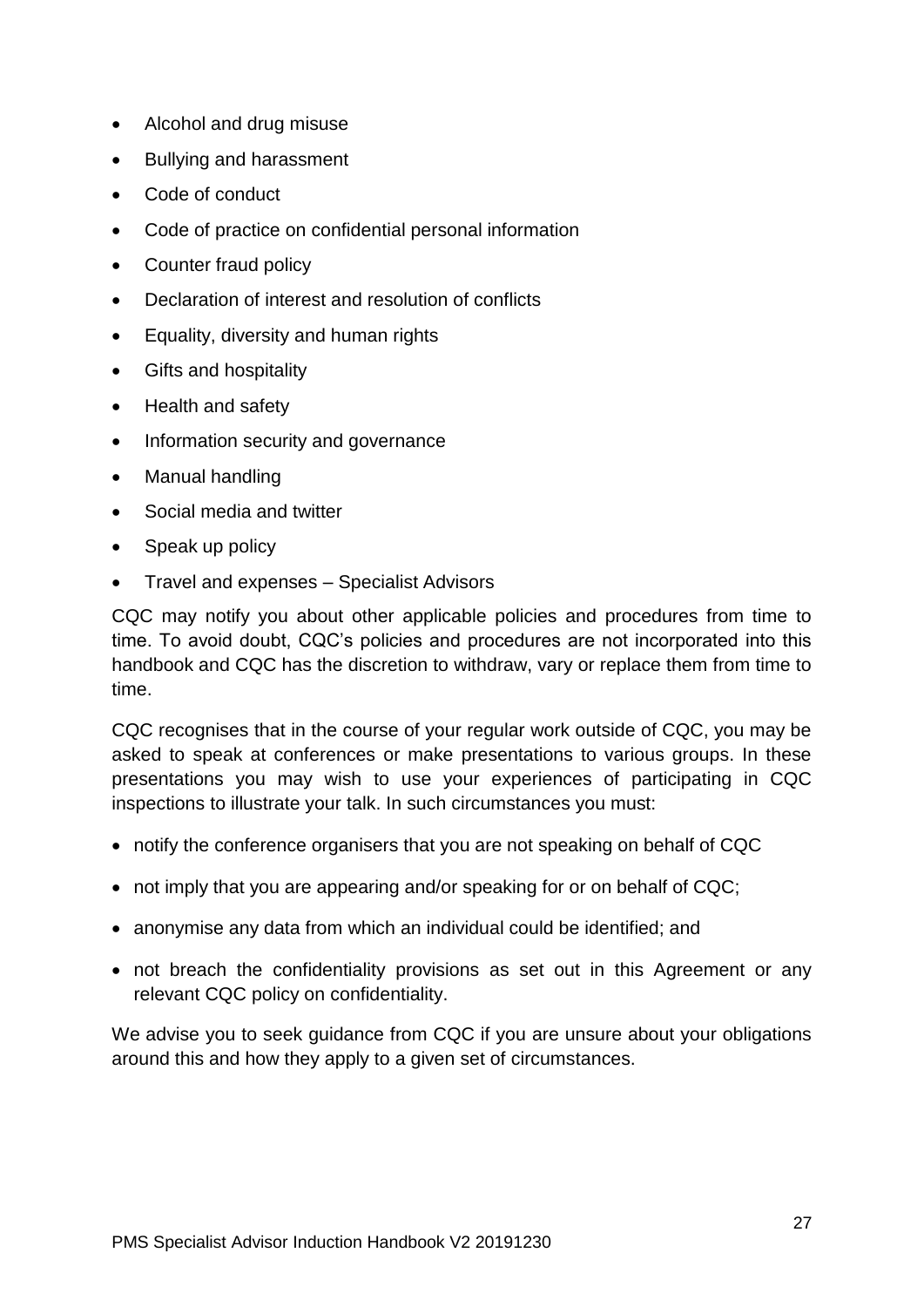## **12.8 Media engagement**

Inspection team members should not speak directly to the media unless this has been agreed with CQC's media team. If approached by the media they should state that CQC and the provider are working closely with the press during the visit and all information is published on CQC's website. Refer any journalist's to CQC's media team on 020 7448 9401 during office hours or 07789 876508 out of hours. Email: [media.team@cqc.org.uk](mailto:media.team@cqc.org.uk)

## ❖ **SpA responsibility**

It is important to remain responsible when using **social media** around the time of inspection. Some inspections are unannounced and information surrounding the inspection is strictly confidential.

## **12.9 Public engagement**

CQC recognises that in the course of your regular work outside of CQC you may be asked to speak at conferences or make presentations to various groups. In these presentations you may wish to use your experiences of participating in CQC inspections to illustrate your talk. In such circumstances you must:

- Notify the conference organisers that you are not speaking on behalf of CQC;
- Not purport to be appearing and/or speaking for or on behalf of CQC;
- Anonymise any data from which an individual could be identified; and
- Not breach the confidentiality provisions as set out in your SpA Agreement or any relevant CQC policy on confidentiality.

You are advised to seek guidance from CQC if you are unsure as to your obligations around this and how they apply to a given set of circumstances.

Occasionally you may be asked to speak on behalf of CQC and this would be through our "speaker bids" coordinator. In these circumstances your title and the title and content of your talk would be agreed by CQC.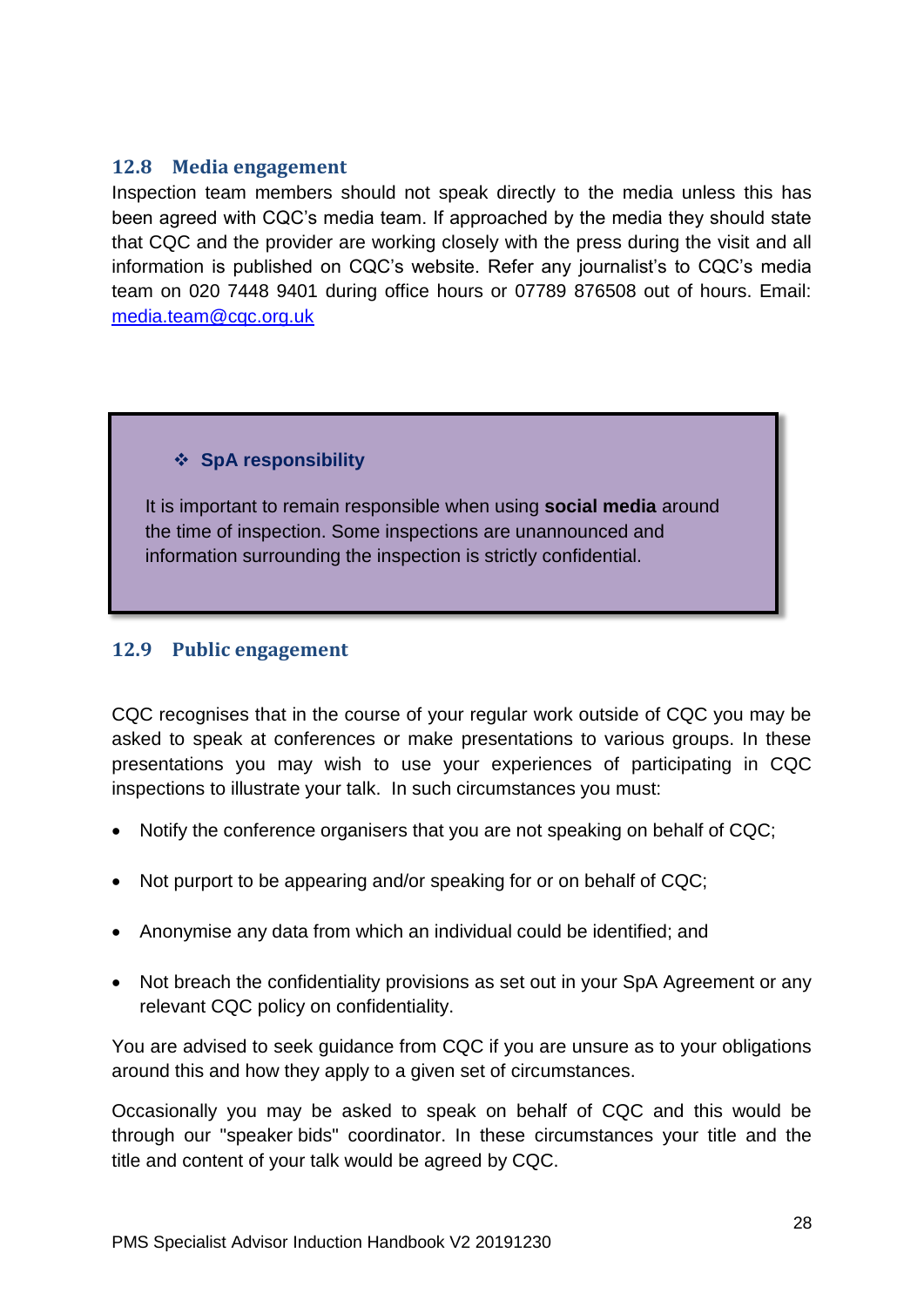# **Appendix 1: Structure of Primary Medical Services**



# **Appendix 2: National Clinical Advisors**

National Clinical Advisors are listed below:

| <b>Name</b>                                 | <b>Contact</b>           |
|---------------------------------------------|--------------------------|
| <b>Elaine Biscoe</b>                        | Elaine.biscoe@cqc.org.uk |
| Rebecca Payne                               | Rebecca.payne@cqc.org.uk |
| <b>Tim Ballard</b>                          | Tim.ballard@cqc.org.uk   |
| <b>Janet Hall</b>                           | Janet.hall@cqc.org.uk    |
| <b>Julie Watson</b><br>(Children's Advisor) | Julie.watson1@cqc.org.uk |